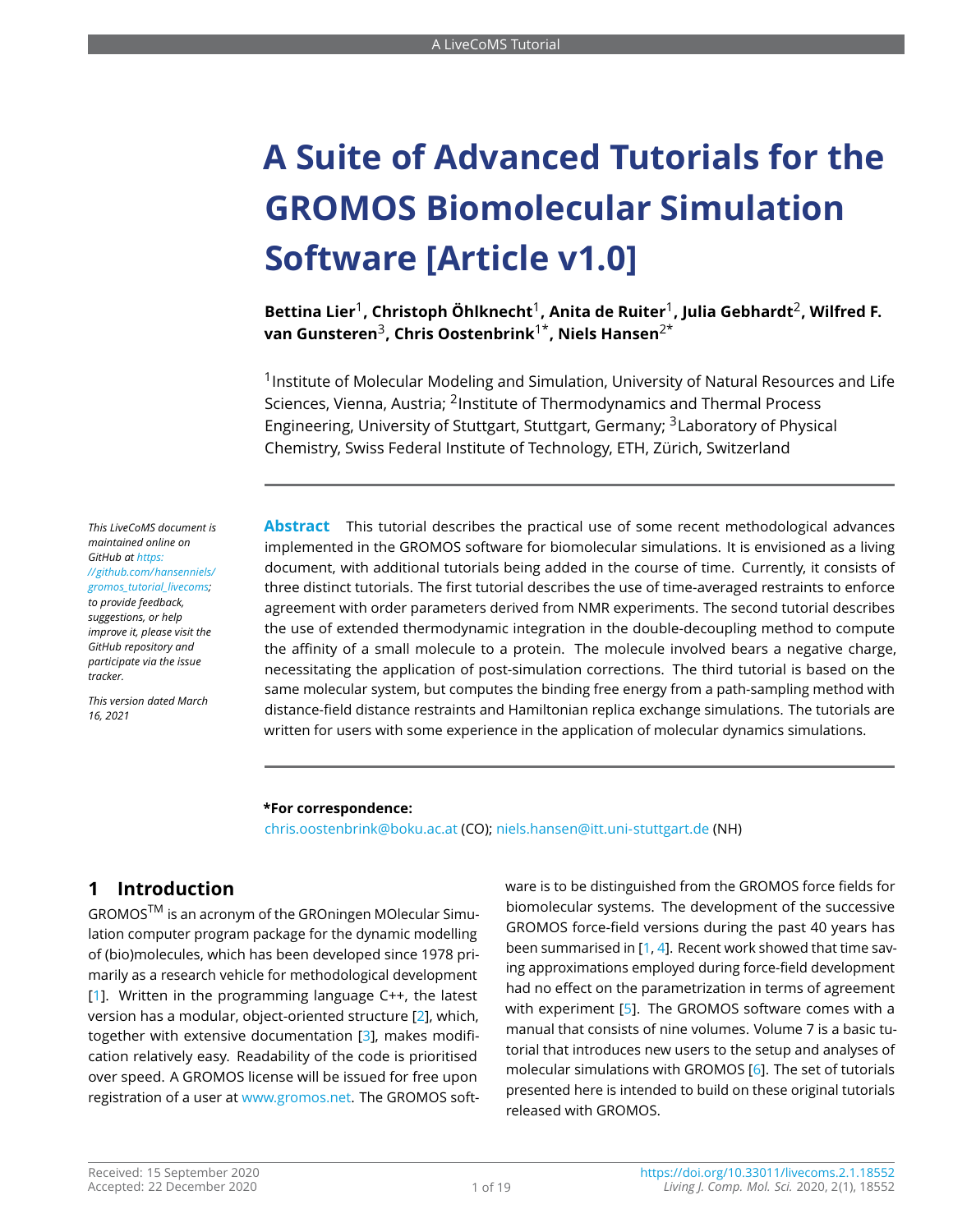## **1.1 Scope**

The three tutorials presented here cover some of the methodological advances that have been implemented in GROMOS over the last few years and are not treated in the basic tutorials distributed with the software. They address an advanced user who has some experience with MD simulations. Beginners in the field are recommended to start with the basic tutorial of GROMOS [\[6\]](#page-17-5). Each of the three current tutorials is based on an original publication and comes with its own learning objectives and expected outcome(s). After completing tutorial 1 "S2 order parameter restraining" the user should be able to

- 1. Prepare a simulation of a protein solvated in water.
- 2. Understand how NMR restraints are handled in GRO-MOS.

After completing tutorial 2 "Double decoupling method & corrections for net-charge changes" the user should be able to

- 1. Prepare perturbation topologies for binding free energy calculations.
- 2. Define distance restraints and perturbed distance restraints for simulations in GROMOS.
- 3. Calculate binding free energies using the double decoupling method and extended-thermodynamic integration.
- 4. Apply a post-simulation correction scheme to correct artifacted free energies obtained from charge-changing perturbations.

After completing tutorial 3 "Using HREMD and distance-field" the user should be able to

- 1. Setup a distance-field restraining potential-energy term.
- 2. Perform umbrella sampling calculations in GROMOS using perturbed distance(-field) restraints.
- 3. Extract the binding free energy from the potential of mean force.

Due to the statistical-mechanical nature of the ensembles of molecular configurations, meaningful values of quantities are averages over configurations or trajectories. Individual trajectories are perfectly fine for instructional purposes such as in this tutorial, but are of little utility in "real" research settings, unless there is little or no variation within the configurational ensemble. For most degrees of freedom of interest in biomolecular systems this is certainly not the case. A simple means for generating replicates is to use different seeds of the random number generator for sampling the initial velocities at equilibration.

## **2 Prerequisites**

The tutorials require the latest GROMOS11 version installed (1.5.0). Users can download the GROMOS source code by visiting <www.gromos.net> and registering. Upon registration users may download the source code for free, as well as the PDF files for the manual. Files required for the basic tutorials in volume 7 of the manual can also be downloaded upon registration. The Program Library Manual (volume 5) [\[7\]](#page-17-6) contains extensive documentation of the input flags. Furthermore, after compilation of the code, one can generate local documentation using doxygen.

## **2.1 Background knowledge**

The tutorials described in this article assume the user to be familiar with the steps described in the GROMOS basic tutorial contained in volume 7 of the manual distributed with the software [\[6\]](#page-17-5). Specifically, users should be familiar with the content of a GROMOS system topology, input files and analysis tools explained in detail there. Tutorial 1 (see section 3.1) repeats some of the basic system preparation steps but cannot be comprehensive in explaining all basic operations. We assume that the user is familiar with basic Linux or Unix command line interactions and tools to efficiently edit larger plain text files such as VIM or Emacs. Furthermore a user should be able to visualise molecular structures (e.g. with PyMOL [\[8\]](#page-17-7) or VMD [\[9\]](#page-17-8)) and to use basic plotting tools (e.g. Xmgrace, R, matplotlib).

The GROMOS software for biomolecular simulation comprises the molecular dynamics engine MD++ and the GROMOS++ suite of pre- and postprocessing programs. The program is independent of the computer architecture or force field used. The units of the various quantities are defined outside the program through a physical constants block in a force-field file. The only unit conversion performed internally by the program is between degrees and radians. The force-field files come in GROMOS units, that is SI units, but with atomic mass units for mass, nm for distance, ps for time, and electronic charge for charge [\[10\]](#page-17-9). No simulation protocols are prescribed. Input parameters specified by a user are not modified inside the program unless incompatible with the code. In all cases a warning message is displayed. The interpretation of the results is simplified by an extensive documentation of the implemented algorithms and their technical details in the manual available on the GROMOS web site [\[10,](#page-17-9) [11\]](#page-17-10).

## **2.2 Software/system requirements**

GROMOS can be compiled on almost any operating system compatible with the POSIX standard. Some of the libraries required are not available on standard operating systems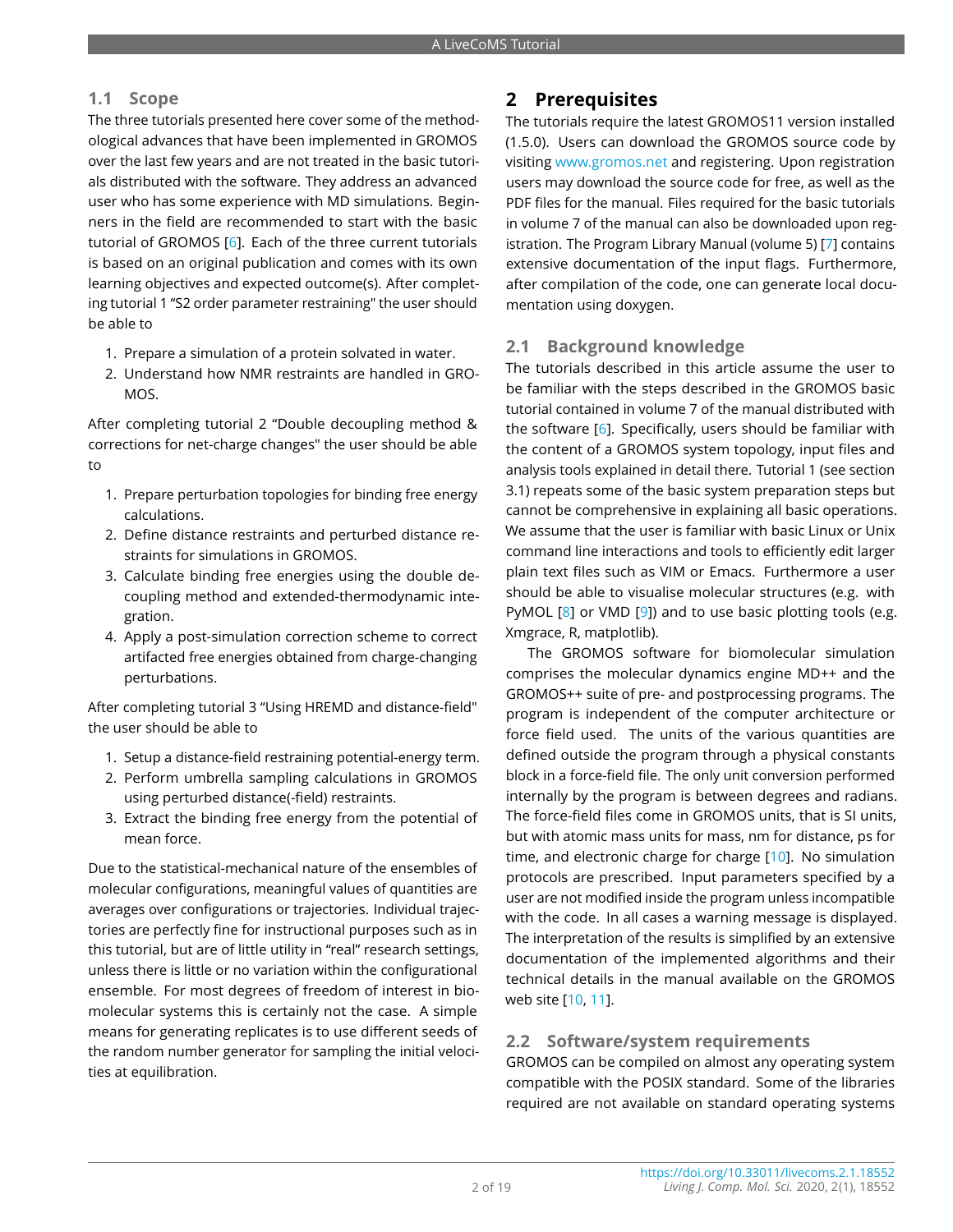and have to be installed manually as described in detail in volume 8 of the GROMOS documentation [\[12\]](#page-17-11). In order to use the GROMOS programs without specifying the full path you can add them to your PATH variable, see section 3.2.2. in volume 8. For some of the analyses a basic installation of Python 3 is required. Note that files edited on non-Unix-like operating systems may cause an I/O-error due to a different representation of a line break.

## **3 Content and links**

The tutorials described in this article can be accessed at [https:](https://github.com/hansenniels/gromos_tutorial_livecoms) [//github.com/hansenniels/gromos\\_tutorial\\_livecoms.](https://github.com/hansenniels/gromos_tutorial_livecoms) All necessary files for completing each tutorial are provided at that location.

## **3.1 Tutorial 1:** *S* 2 **order parameter**

## **restraining**

The backbone N-H order parameter is a measure for the spatial restriction that the N-H vector experiences in a molecular reference frame. Order parameters calculated from ensembles generated by MD simulations are not subject to a specific motional model but depend on the local flexibility inherent in the force field when solving Newton's equation of motion and on whether the assumption of internal motion being independent of overall tumbling is justified. GROMOS features a time-averaging variant of order parameter restraining that is described in detail elsewhere [\[13\]](#page-17-12). Such time-averaged restraining enhances the configurational sampling by forcing the molecule to surmount barriers that would, without restraining, only be surmounted rarely, that is, on longer timescales. Moreover, a possible force-field deficiency hampering the agreement with experiment can be redressed using this restraining technique. In this way configurational ensembles consistent with NMR data can be generated allowing a structural interpretation of experimental observations [\[14,](#page-17-13) [15\]](#page-17-14). We will demonstrate the use of time-averaged order parameters by means of the third IgG-binding domain of Protein G (GB3), which is a small 56-residue protein.

## 3.1.1 Topology

Go into the subdirectory topo of the directory t\_01. The input file make\_top\_GB3.arg is already prepared. We will use the force field 54a7. The molecular topology file for the protein, GB3\_54a7.top, with SPC water as a solvent can then be generated using the GROMOS++ program make\_top by typing

#### \$ make\_top @f make\_top\_GB3 . arg > GB3\_54a7 . top

In order to neutralize the net charge of -2e of the protein topology the next step is to build a topology file for a sodium ion using the input file make\_top\_Na.arg:

#### \$ make\_top @f make\_top\_Na . arg > Na\_54a7 . top

Next we combine the two topologies using the GROMOS++ program com\_top

#### \$ com\_top @f com\_top\_GB3\_2Na . arg > GB3\_2Na\_54a7 . top

The file GB3\_2Na\_54a7.top contains the complete molecular topology. Using the GROMOS++ program check\_top with the arguments @build and @param the topology can be checked against the force field. The 34 types of logical checks performed are listed in volume 5 of the documentation [\[7\]](#page-17-6). Be aware that check top may not catch every inconsistency or that an inconsistency pointed out by check\_top may not necessarily indicate an error in the topology. In the present case the putative inconsistency with the partial charge on atom 5 spotted by check\_top is actually not an error because the partial charge is adapted for the N-terminus of the peptide chain. Therefore, it is important to assure oneself that the topology generated is the one intended.

## 3.1.2 Coordinates

Go into the subdirectory coord. The Cartesian coordinates for the protein can be downloaded from the Protein Databank, accession code 2OED [\[16\]](#page-17-15). By using the GROMOS++ program pdb2g96 the PDB file will be converted to a GROMOS coordinate file. Before conversion we make a copy of the downloaded pdb file 2oed.pdb into the file 2oed\_edited.pdb. In the latter we do a change in line 1010 (replace "O " by "O1") and line 1016 (replace "OXT" by "O2 ") such that pdb2g96 recognizes these two atoms as belonging to the carboxy terminus. When editing the PDB file the columns must be kept aligned. The remaining differences between the nomenclature used in the PDB file and the one used in the topology are handled via the file pdb2g96.lib. With

```
$ pdb2g96 @f pdb2g96_GB3 . arg >
   pdb2g96_GB3 . cnf
```
we generate a GROMOS coordinate file. Since the used NMR structure contains more hydrogen atoms than needed by the united-atom GROMOS force field, merging aliphatic hydrogen and carbon atoms into one interaction site, a list of warnings regarding ignored hydrogen atoms is issued, which can be ignored. If the initial structure was determined using X-ray diffraction, missing hydrogen atoms can be generated with the GROMOS program gch as explained in the basic tutorial.

#### 3.1.3 Energy minimization

Before putting the protein in a box of solvent, its configuration is relaxed by energy minimization in vacuo to release possible strain induced by small differences in bond lengths, bond angles, improper dihedral angles and short non-bonded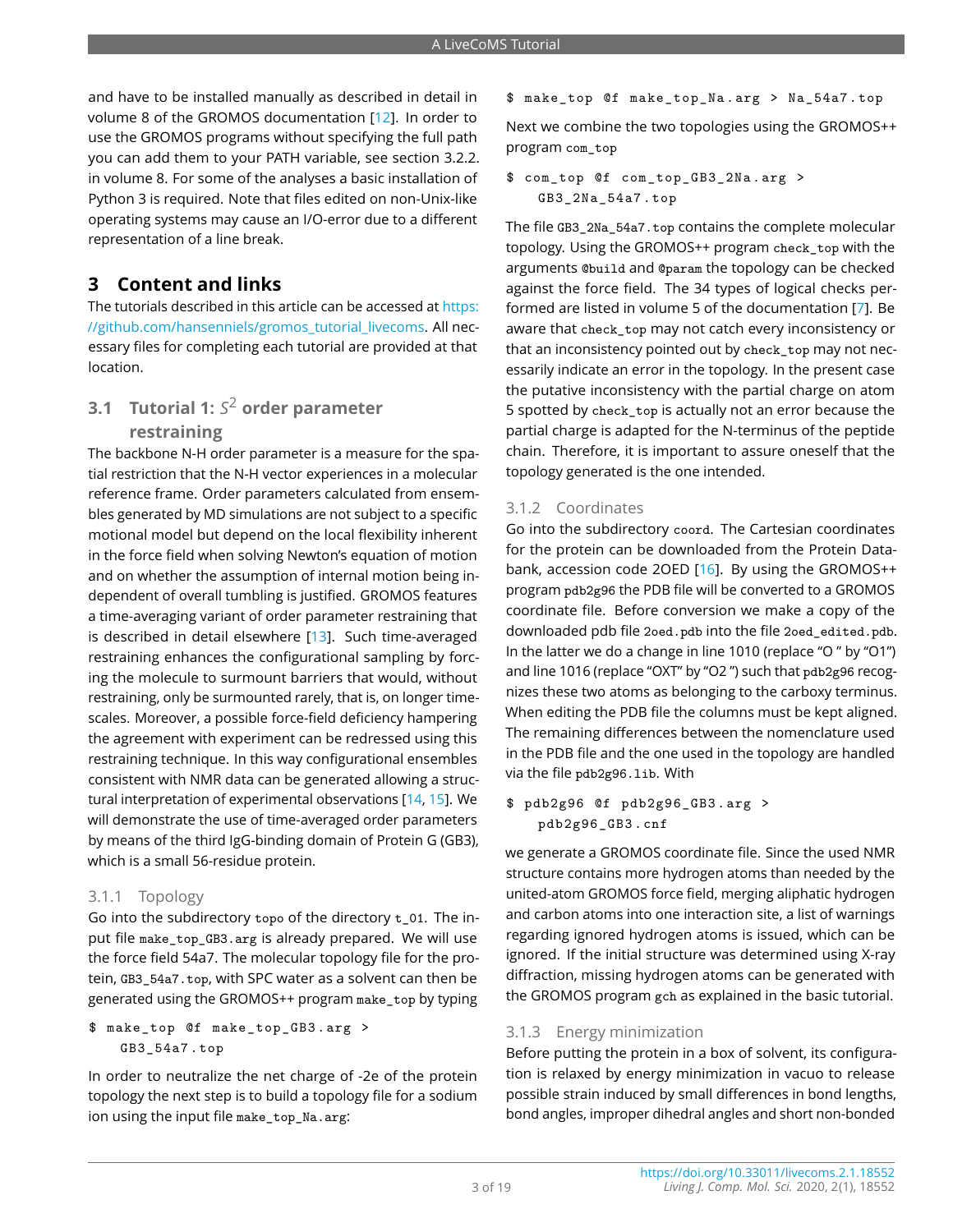contacts between the force-field parameters and the NMR structure. Go into the subdirectory min and open the shell script em\_GB3.run to adapt the paths and the names of the files according to your system. The energy minimization of the solute in vacuo is very fast and can be run interactively by typing

\$ ./ em\_GB3 . run

Once the energy minimization is finished the minimized coordinates are written to the file GB3\_min.cnf and the general output file em\_GB3.omd contains the progress of the minimization.

#### 3.1.4 Solvating the protein in a water box

Now the protein is ready to be placed into a box and solvated for subsequent simulations under periodic boundary conditions. Go into the subdirectory box. The box shape will be chosen to be rectangular, the simple point charge (SPC) water model [\[17\]](#page-17-16) will be employed (as already specified in the topology file), the minimum solute-to-wall distance will be 1.2 nm such that the closest surface atoms of two periodic copies are at least 2.4 nm apart (longer than the cutoff distance of 1.4 nm). The minimum solute-solvent distance is set to 0.23 nm. The GROMOS++ program sim box is used to generate the box and to solvate the protein by executing

```
$ sim_box @f sim_box_GB3 . arg >
    sim_box_GB3 . cnf
```
During the immersion into the solvent, water molecules may still have been placed too close or too far away relative to the protein surface. Moreover, their orientation towards the protein surface is not optimized. Therefore, we need an equilibration of the solute-solvent system using energy minimization. During this process the solute atoms will be positionally restrained around their coordinates in the initial structure using harmonic springs while the solvent molecules can move freely. The list of atoms to be positionally restrained must be specified in a file sim\_box\_GB3.por. The reference positions of these atoms must be specified in a separate file sim box GB3.rpr. To prepare these files, copy the coordinate file sim\_box\_GB3.cnf to sim\_box\_GB3.por and sim\_box\_GB3.rpr. Open the file sim\_box\_GB3.por in your text editor and

- Write in the title block the text "list of solute atoms to be positionally restrained"
- Change the keyword "POSITION" at the beginning of the atom coordinate block into the keyword "POSRESSPEC"
- Delete all the solvent atoms. This can also be conveniently achieved by using the command line instruction \$ **sed** -i "/SOLV/d" sim\_box\_GB3.por

When GROMOS reads this file, it will entirely ignore the coordinates and just look at the list of atoms. Next, open the sim\_box\_GB3.rpr in your text editor and

- Write in the title block the text "reference positions of solute atoms to be positionally restrained"
- Change the keyword "POSITION" at the beginning of the atom coordinate block into the keyword "REFPOSITION"

When GROMOS reads this file, it will only use the coordinates of the atoms listed in sim\_box\_GB3.por and ignore the rest. Now, adapt the input file em\_solvent.imd according to the number of solvent molecules in your box by adjusting the second number in the SYSTEM block and by adjusting the index of the last atom in the FORCE block. Now, adapt the paths and the names of the files in em\_solvent.run according to your system. Then start the energy minimization of the solvent interactively by typing

#### \$ ./ em\_solvent . run

This will take a few moments. Once the minimization is finished, the new coordinate file, GB3\_h2o.cnf and the general output file em\_solvent.omd will be written out.

#### 3.1.5 Adding counter ions

To complete the preparation of the simulation box two sodium ions should be added. Go to the subdirectory ion. The two sodium ions are added to the simulation box using the GROMOS++ program ion such that they replace the water molecules which have the lowest electrostatic potential. You can run ion by typing

\$ ion @f ion\_GB3 . arg > GB3\_2Na\_h2o . cnf

#### 3.1.6 Thermalisation and equilibration

For thermalisation we will use a combination of a progressively increasing temperature and progressively decreasing position restraints on the solute atoms. The thermalisation procedure is facilitated by the use of the GROMOS++ program mk\_script, which allows the automatic generation of successive MD jobs that (i) slightly differ in their input parameters; (ii) use the final configuration and velocities of one job as the starting configuration and velocities of the next one; (iii) automatically submit the next job upon completion of the previous one. Go into the subdirectory eq. Before running the script you need to adjust the number of solvent molecules and the last atom for the set of degrees of freedom in the input file equilibration.imd as well as the paths and names in eq\_mk\_script.arg. Moreover new position restraint files GB3\_2Na\_h2o.por and GB3\_2Na\_h2o.rpr have to be prepared as described above based on the output file GB3\_2Na\_h2o.cnf from the ion program. Now the job scripts and corresponding input files are created by typing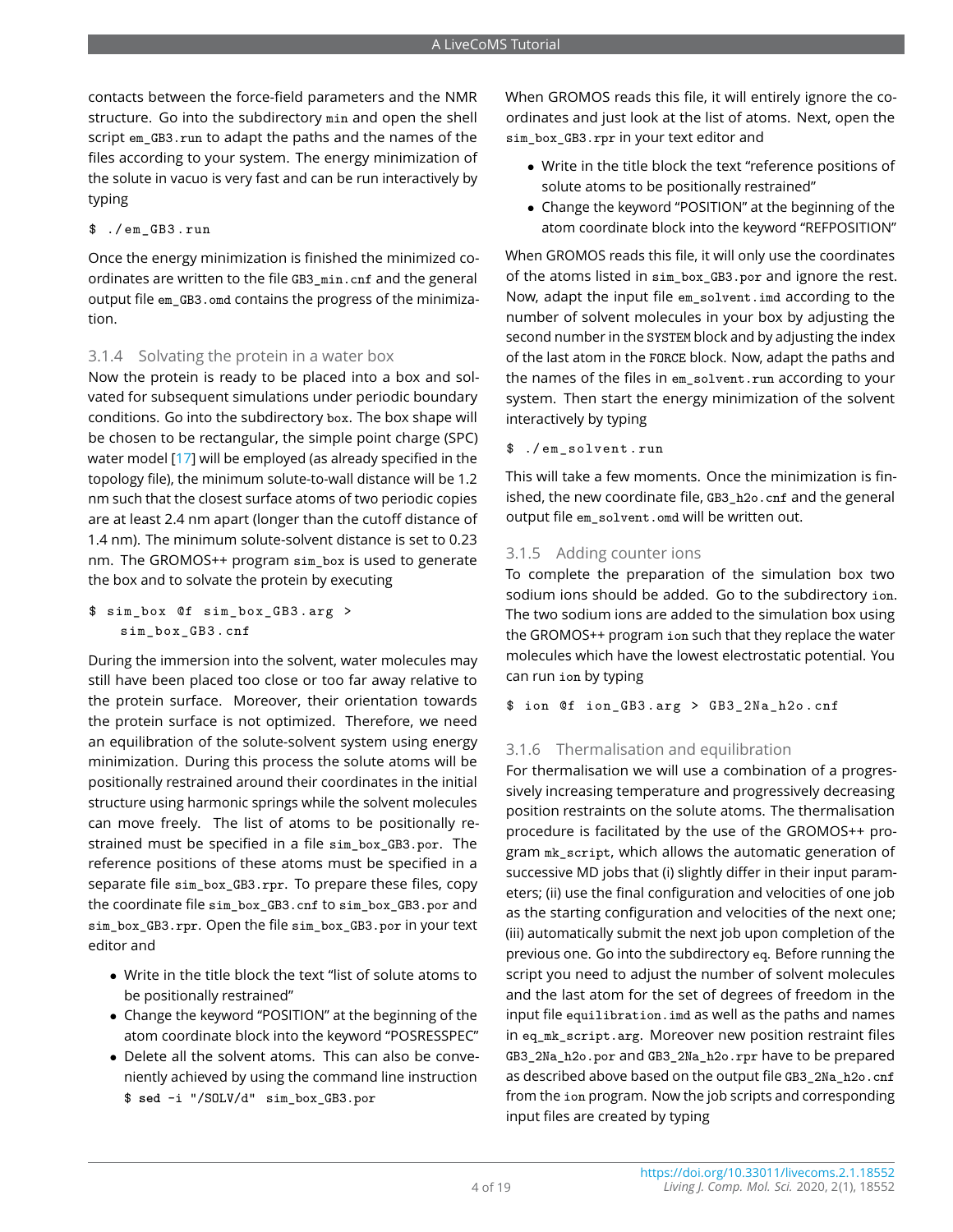#### \$ mk\_script @f eq\_mk\_script . arg

You are now ready to start the thermalisation and equilibration. Run the first job script and the others will be automatically executed as soon as the preceding script has finished.

#### ./ eq\_GB3\_1 . run

After the equilibration is finished you can carry out some basic checks in the eq/ana directory. You can for example see that the kinetic energy is increasing at every new job.

#### 3.1.7 Unrestrained molecular dynamics simulation

The equilibration procedure produced short simulations at constant temperature and volume. Now we want to elongate the simulation to 21 ns under constant temperature and pressure. Go to the directory md and use the mk\_script program to create the job scripts and input files:

\$ mk\_script @f md\_mk\_script . arg

Here the simulation is split into 21 jobs that may preferably run on a computer cluster. To run the jobs interactively type

\$ ./ md\_GB3\_1 . run

To facilitate the submission to a cluster, adjust the entry lastcommand in the file mk\_script.lib. Depending on your cluster settings, you may also want adjust the entry workdir and make sure to use a binary that runs GROMOS in parallel (MPI or openMP) or uses the GPU acceleration [\[12\]](#page-17-11).

## 3.1.8 *S* 2 -order parameter restrained molecular dynamics simulation

Starting again from the final configuration of the equilibration procedure we now perform the *S* <sup>2</sup> order parameter restraining simulation. Go to the directory md S2res and have a look into the input file md.imd. Compared to the unrestrained simulation it contains the additional block

ORDERPARAMRES

|     |  | # NTOPR NTOPRA COPR TAUOPR UPDOPR NTWOP |  |
|-----|--|-----------------------------------------|--|
|     |  | $-1$ 0 300 200 1 250                    |  |
| END |  |                                         |  |

By setting the switch NTOPR to -1 you specifiy that you use time-averaged restraining without individual weights for the force constant. The switch NTOPRA controls reading of the averages from the startup file. The value should be 0 for the first job and 1 for continuation jobs. The switch COPR defines the order parameter restraining force constant. With TAUOPR the coupling time is specified. The switch UPDOPR is only relevant if the averages are not calculated using the damped memory approach but as a running average covering the last TAUOPR picoseconds of the simulation. We note that window averaging shows no advantage over the damped

memory approach while requiring a sizeable amount of RAM. Finally NTWOP controls how often the order parameters are written to the special trajectory. The actual settings of the switches NTOPRA, COPR and TAUOPR are defined in the joblist S2\_restraining.jobs that has the following structure:

3 [...] -1 1 300 200 [...]

#### TITLE

|     |            |  |  |  | S2 order parameter restraining |  |                                                                       |  |  |  |  |  |
|-----|------------|--|--|--|--------------------------------|--|-----------------------------------------------------------------------|--|--|--|--|--|
| END |            |  |  |  |                                |  |                                                                       |  |  |  |  |  |
|     | JOBSCRIPTS |  |  |  |                                |  |                                                                       |  |  |  |  |  |
|     |            |  |  |  |                                |  | job_id [] NTOPR NTOPRA COPR TAUOPR []                                 |  |  |  |  |  |
|     |            |  |  |  |                                |  | $1 \quad [\ldots] \quad -1 \quad 0 \quad 10 \quad 200 \quad [\ldots]$ |  |  |  |  |  |
|     |            |  |  |  |                                |  | 2 $[]$ -1 1 300 200 $[]$                                              |  |  |  |  |  |

... END

In the first job we start with a small restraining force constant COPR since we want a gentle build-up of the time averages. From the second job onwards the force constant is unchanged. Similar settings of force constant and averaging time were used in previous work on this system [\[13\]](#page-17-12). The experimental order parameters used for the restraining are taken from Hall and Fushmann [\[18\]](#page-17-17) and are specified in the column S0 of the file order\_exp.dat. In the latter file the atoms i and j defining the bond vector need to be specified as well as the average bond length R0. In the column DSO the flat-bottom parameter of the restraining potential-energy term is set to 0.05. Therefore, no restraining force is applied if the absolute value of the difference between simulation and experiment is smaller than or equal to this value. With WOPR individual weights can be assigned to the order parameters if the corresponding switch NTOPR in md. imd is selected. Now use the mk\_script program to create the job scripts and input files:

\$ mk\_script @f md\_mk\_script . arg

The file order\_exp.dat needs to be specified under the keyword order in the @files section of md\_mk\_script.arg. As before the simulation is split into 21 jobs that may preferably run on a computer cluster. To run the jobs interactively type

\$ ./ md\_GB3\_1 . run

#### 3.1.9 Analysis

First, we analyse the energy trajectories of the unrestrained and restrained simulations. Go into the directory ana/ene\_ana/unres and run the analysis program ene\_ana by typing

```
$ ene_ana @f ene_ana_unres . arg >
   ene_ana_unres . out
```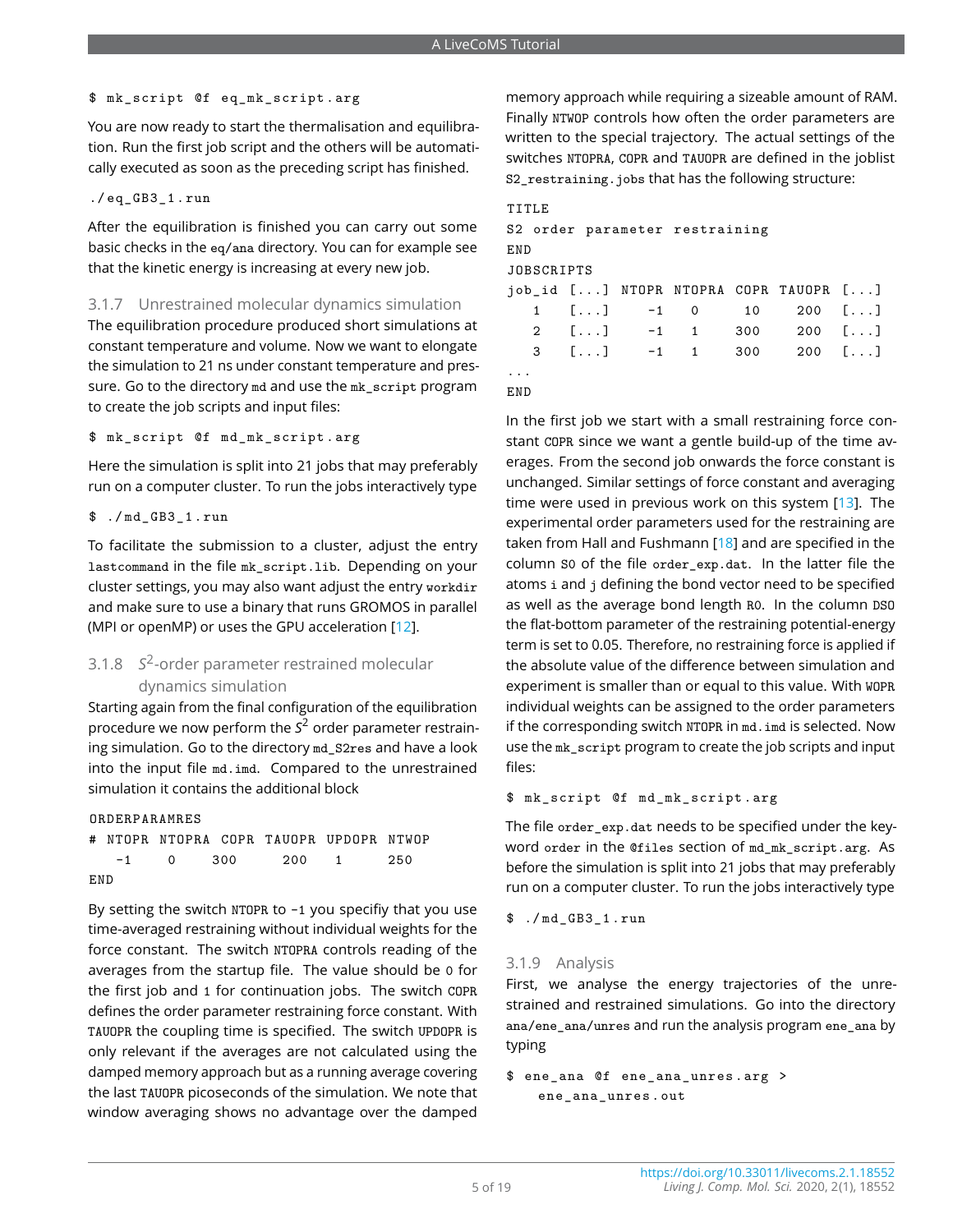The first trajectory is excluded from the analysis to account for the fact that the system needs some additional equilibration phase when switching from a constant volume to a constant pressure simulation. The file ene\_ana\_unres.out contains the averages while the time series of all specified properties are contained in the .dat files. The total intramolecular energy of the protein had to be defined in the ene ana.md++.lib file located in the subdirectory above, see line 150 in that file. Repeat the analysis for the restrained simulation and compare the results. For the latter we additionally evaluate the total restraining energy in order to check whether the contribution of the restraints is small compared to the total intramolecular energy of the protein. Note that the file ene\_ana.md++.lib has to be compatible with the GROMOS version used. If you use a newer version than 1.5.0, you will find the corresponding file in the directory md++-x.y.z/data.

Second, the atom positional root-mean-square deviation of the backbone atoms from a reference structure is calculated for the two trajectories using the GROMOS++ program rmsd. For the unrestrained simulation go to the directory ana/rmsd/unres and type

\$ rmsd @f rmsd\_unres . arg > rmsd\_unres . out

Here, we use the last structure of the equilibration simulation as reference. The two resulting RMSD time series are shown in Figure [1.](#page-5-0)

Third, the root-mean-square fluctuation of the backbone N atoms is calculated using the program rmsf. For the unrestrained simulation go to the directory ana/rmsf/unres and type

\$ rmsf @f rmsf\_unres . arg > rmsf\_unres . out

The two resulting plots are displayed in Figure [2](#page-5-1) and show that the restrained simulation does not necessarily show less fluctuations compared to the unrestrained simulation.

Finally the N-H order parameters are calculated using the program nhoparam. For the unrestrained simulation go to the directory ana/nhoparam/unres/0.5 and type

```
$ nhoparam @f nhoparam_unres . arg >
   nhoparam_unres . out
```
We do the analysis using two averaging time windows of 0.5 and 1.0 ns, respectively. Since the order parameter is defined as long-time tail of the autocorrelation function of the bond vector, this comparison provides insight whether the corresponding autocorrelation functions have reached their plateau values. The nhoparam program also calculates order parameters averaged over the entire trajectory. These values may be considerably smaller than those calculated using 1 ns averaging time. If that is the case, conformational changes occur on larger time scales and a structural interpretation based

on order parameters might be difficult. Figure [3](#page-6-0) shows a relatively small influence of the averaging time on the resulting order parameters in the present case.

<span id="page-5-0"></span>

**Figure 1.** Backbone atom-positional root-mean-square deviation (RMSD) of GB3 with respect to the final structure of the equilibration simulation.

<span id="page-5-1"></span>

**Figure 2.** Backbone N atom-positional root-mean-square fluctuation (RMSF) of GB3.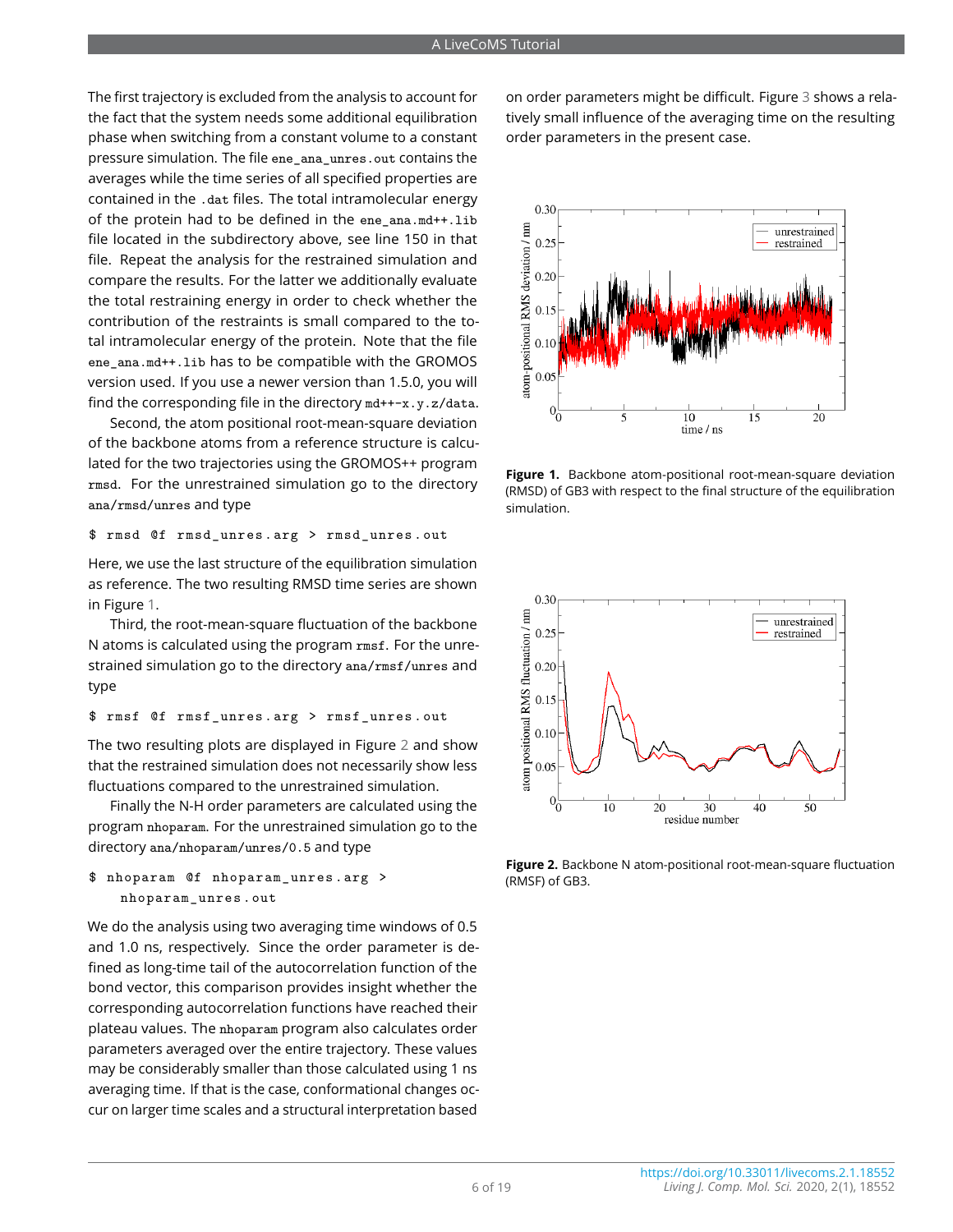<span id="page-6-0"></span>

**Figure 3.** Comparison of backbone N-H order parameters for protein GB3, determined from unrestrained (U) and restrained (R) MD simulations using different averaging time windows (atw) in the analysis. The experimentally derived order parameters used for restraining were taken from the work of Hall and Fushman [\[18\]](#page-17-17) (anisotropic model).

## **3.2 Tutorial 2: Double decoupling method & corrections for net-charge changes**

The double decoupling method (DDM) [\[19\]](#page-17-18) is an alchemical perturbation approach to compute binding free energies from molecular dynamics simulations by making use of a thermodynamic cycle (Figure [4\)](#page-6-1). Two of the branches are determined by thermodynamic integration corresponding to the decoupling of the ligand from the system (perturbing the ligand into a non-interacting dummy molecule), free in solution and when bound to the host. In order to avoid sampling of non-relevant phase space in the complexed system, the ligand is kept in a position that resembles that of the native bound conformation by gradually introducing a harmonic distance restraint. The free energy of the restraint removal can be evaluated analytically.

<span id="page-6-1"></span>

**Figure 4.** Thermodynamic cycle for the calculation of the standard binding free energy of aspirin (ASA– ) binding to the protein phospholipase  $A_2$  (PLA<sub>2</sub>). ASA<sup>-</sup> is turned into a non-interacting dummy molecule (DUM), both in its complexed state (*v*) and free in solution (*ii*). The free energy of DUM binding to PLA<sub>2</sub> is zero (*iii*). An intermediate state (DUM-PLA<sub>2</sub>) is introduced by linking both binding partners with a harmonic distance restraint. The free energy contribution of this restraint can be calculated analytically (*iv*) via equation [6.](#page-9-0) The free energy differences of branches (*ii*) and (*v*) are determined via (extended) thermodynamic integration (TI), enabling the calculation of the standard binding free energy (*i*).

In this tutorial we will calculate the standard binding free energy of aspirin (ASA) to the protein phospholipase  $A_2$  (PLA<sub>2</sub>) using the DDM and extended-thermodynamic interaction (X-TI) [\[20\]](#page-17-19). For an application of X-TI and corrections of netcharge changes in current research see e. g. Ref. [\[21\]](#page-17-20).

#### 3.2.1 Simulation setup

Preparation of topologies and coordinate files, energy minimization, solvation in SPC water and the addition of counter ions as well as the setup of equilibrations and simulations can be performed in analogy to tutorial 1. The Cartesian coordinates for the enzyme phospholipase  $A_2$  with bound acetyl salicylic acid (ASA) can be obtained from the Protein Databank with accession code 1OXR [\[22\]](#page-17-21). The final equilibrated structures, eq\_ASA\_Na\_7.cnf and eq\_PLA2\_ASA\_Ca\_2Na\_7.cnf, are in subdirectories eq/eq\_ASA and eq/eq\_PLA2\_ASA of the directory t\_02.

#### 3.2.2 Perturbation topology

Go into the subdirectory topo. The topologies for the ligand (ASA.top) and the protein (PLA2.top) are already prepared. You can also find the combined topologies with sodium counter ions and a calcium ion that is important for the ligand binding (ASA\_Na.top and PLA2\_ASA\_Ca\_2Na.top). For ligand decoupling, the topology for ASA in the decoupled state (DUM.top) was generated by changing the integer atom code (IAC) to 22 corresponding to dummy type for all the atoms and setting all the charges to 0. The program make\_pt\_top can convert topologies from state A and B into a perturbation topology. The PERTATOMPARAM block lists all atoms with their respective force field parameters that will be alchemically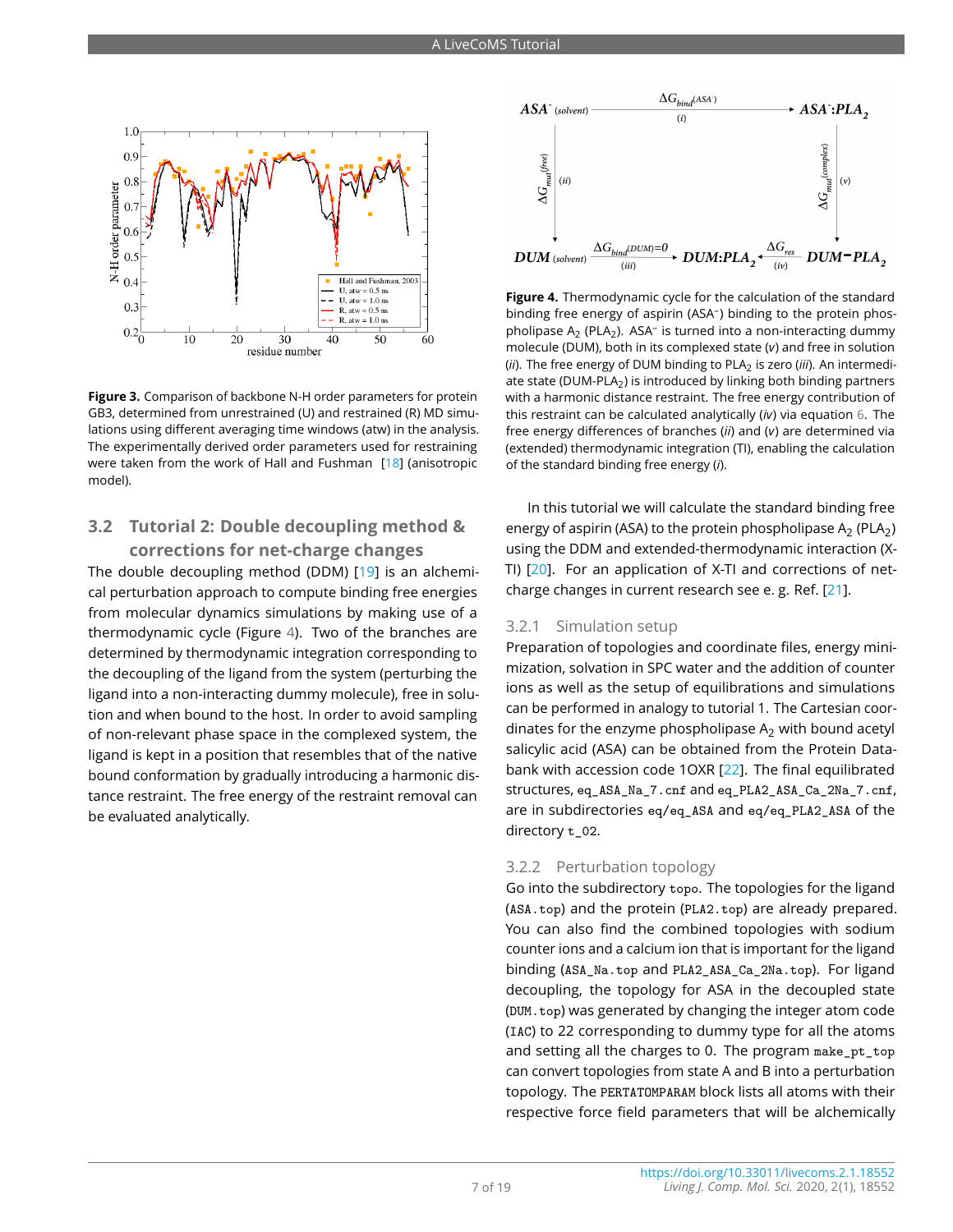perturbed during the simulation.

#### 3.2.3 Distance restraints

Distance restraints are introduced for the calcium ion to keep it bound in the active site. For this a distance restraint specification file disres.dat is set up in subdirectory eq containing the following block.

| DISTANCERESSPEC |
|-----------------|
|-----------------|

- # DISH DISC
- 0.1 0.153

|            |  |  |  |  | #i jk 1 type i jk 1 typer0 w0 rah    |  |
|------------|--|--|--|--|--------------------------------------|--|
|            |  |  |  |  | 1208 0 0 0 0 309 0 0 0 0 0.223 1.0 0 |  |
|            |  |  |  |  | 1208 0 0 0 0 321 0 0 0 0 0.235 1.0 0 |  |
|            |  |  |  |  | 1208 0 0 0 0 339 0 0 0 0 0.246 1.0 0 |  |
|            |  |  |  |  | 1208 0 0 0 0 489 0 0 0 0 0.255 1.0 0 |  |
|            |  |  |  |  | 1208 0 0 0 0 490 0 0 0 0 0.248 1.0 0 |  |
| <b>END</b> |  |  |  |  |                                      |  |

The restraint is defined between the calcium ion and 5 atoms of residues coordinating the ion (3 amide oxygens and 2 carboxylate oxygens). type 0 is referring to explicit/real atoms. r0 is the distance between two atoms in nm. The restraint is defined with a weight factor w0 of 1 by which the distance restraint interaction term CDIR of the DISTANCERES block in the imd-file gets multiplied (force constant). The parameter rah controls the form and dimension of the restraint, here it is set to zero which corresponds to a full harmonic potential in *x*, *y*, *z* dimensions. Parameters DISH and DISC are the hydrogen-carbon and carbon-carbon distances, respectively. GROMOS can also apply distance restraints on virtual or pseudo atoms by setting the appropriate type and a specification of additional atoms j, k and 1.

To keep the ligand within the active site when getting decoupled, we gradually turn on a harmonic distance restraint simultaneously to the perturbation. Go into the subdirectory DDM/md TI where you will find the disres.dat file which contains an additional block.

```
PERTDISRESSPEC
# DISH DISC
0.1 0.153
# i j k l type i j k l type n
   m Ar0 Aw0 Br0 Bw0 rah
21 211 264 529 -1 1195 1199 1203 0 -1 0
   0 0.0 0.0 0.0 1.0 0
END
```
The distance restraint is defined between the centre of geometry (type -1) of 4 backbone atoms (i, j, k and l) of  $PLA<sub>2</sub>$  around the active site and the centre of geometry of 3 atoms of the ligand's benzene ring with a distance of zero

 $(A_r0=B_r0=0)$ . At state A the restraint is turned off  $(A_r0=0)$ , while at state B the restraint is retained with a weight factor of 1 (B  $w0=1$ ). Parameters n and m control hidden restraints [\[23\]](#page-17-22). Parameters DISH and DISC are not relevant for the centre of geometry and this type of pseudo atoms.

## 3.2.4 Extended-thermodynamic integration simulation

The thermodynamic integration approach uses the coupling parameter  $\lambda$ , which defines the system as a linear combination of the two end-states [\[24\]](#page-17-23). The coupling parameter approach formulates the Hamiltonian of the system dependent on  $\lambda$  by interpolating between the two states (scaling of force-field parameters).

<span id="page-7-0"></span>
$$
V_{\text{nb}}(r_{ij}, \lambda) = (1 - \lambda)^n V^{\text{A}}(r_{ij}, \lambda) + \lambda^n V^{\text{B}}(r_{ij}, 1 - \lambda)
$$
 (1)

with

$$
V^{X}(r_{ij}, \lambda) = \frac{C_{12}^{X}}{(\alpha_{ij}\lambda^{2}C_{126}^{X} + r_{ij}^{6})^{2}} - \frac{C_{6}^{X}}{\alpha_{ij}\lambda^{2}C_{126}^{X} + r_{ij}^{6}} + \frac{q_{i}^{X}q_{j}^{X}}{4\pi\epsilon_{0}} \left[ \frac{1}{(\alpha_{\text{crf}}\lambda^{2} + r_{ij}^{2})^{1/2}} - \frac{1/2C_{\text{rf}}r_{ij}^{2}}{(\alpha_{\text{crf}}\lambda^{2} + R_{\text{rf}}^{2})^{3/2}} - \frac{1 - 1/2C_{\text{rf}}}{R_{\text{rf}}} \right] (2)
$$

where  $\mathcal{C}_6^\chi$ ,  $\mathcal{C}_{12}^\chi$ ,  $q_i^\chi$  and  $q_i^\chi$  are the Lennard-Jones parameters and partial charges for state X (A or B). *rij* is the distance between particles *i* and *j*, *C*rf and *R*rf are parameters of the electrostatic reaction field assumed outside the cutoff sphere [\[25\]](#page-17-24).  $\alpha_{\text{crit}}$  and  $\alpha_{\text{li}}$  are soft-core parameters [\[26\]](#page-17-25).

Go into the subdirectory md\_TI. The input files md\_TI\_ASA\_Na.imd and md\_TI\_PLA2\_ASA\_Ca\_2Na.imd contain two additional blocks that are relevant for the free energy calculations using X-TI integration. The PERTURBATION block controls the alchemical perturbation

#### PERTURBATION

| #   | NTG    | NRDGL | <b>RLAM</b> | DLAMT  |
|-----|--------|-------|-------------|--------|
|     | 1      | 0     | 0.0         | 0.0    |
| #   | ALPHLJ | ALPHC | NLAM        | NSCALE |
|     | 1.0    | 1.0   | 1           | O      |
| END |        |       |             |        |

NTG turns on the perturbation to calculate  $\partial$ H/ $\partial$ λ and RLAM is the initial value for  $\lambda$ . The initial value of  $\lambda$  could also be read from the configuration when setting NRDGL=1. RLAM will be adjusted for several different  $\lambda$  points using the jobs file  $md_TI.$  jobs. DLAMT controls the increase of  $\lambda$  with time. The parameters ALPHLJ and ALPHC are the soft-core parameters for Lennard-Jones ( $\alpha_{\rm li}$ ) and Coulomb ( $\alpha_{\rm crit}$ ) interactions, respectively. NLAM controls the power dependence of the  $\lambda$ coupling (*n* in eq. [1\)](#page-7-0) and NSCALE the use of interaction scaling for complete energy groups.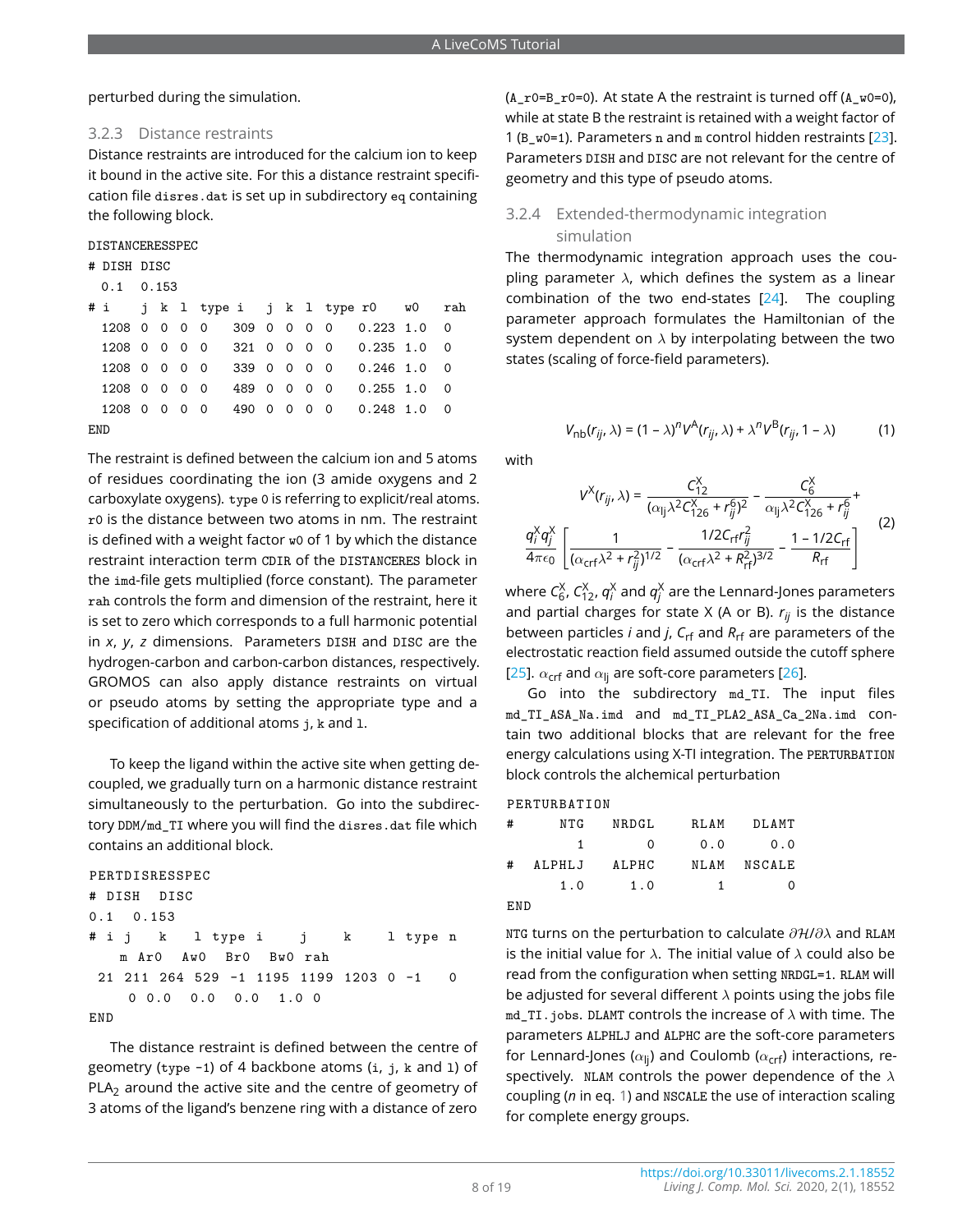The PRECALCLAM block is relevant for the pre-calculation of intermediate non-simulated  $\lambda$ -points during the simulation as extension to standard TI.

| PRECALCLAM |    |                |         |  |  |  |  |  |  |  |
|------------|----|----------------|---------|--|--|--|--|--|--|--|
|            |    | # NRLAM MINLAM | MAXI.AM |  |  |  |  |  |  |  |
|            | 81 | ∩              |         |  |  |  |  |  |  |  |
| F.ND       |    |                |         |  |  |  |  |  |  |  |

With the settings in the above block, the energies and derivatives with respect to  $\lambda$  will be calculated on-the-fly at 81 points ranging from  $\lambda$ =0 to  $\lambda$ =1, which results in  $\lambda$ -steps of 0.0125.

The simulation is defined in the jobs file md\_TI.jobs. Simulations will be performed at 11 equally spaced  $\lambda$ -points between  $\lambda$ =0 and  $\lambda$ =1 for 5 ns each in case of the complexed system, where ASA is bound to PLA $_2$ . This system also requires the perturbed distance restraint. The simulations of ASA free in solution will also be performed at 11  $\lambda$ -points each for 0.5 ns. Note that this tutorial can also be carried out using standard TI, in which case the PRECALCLAM block is not required. The choice of 11 equally spaced  $\lambda$ -points is typically a reasonable start, but it is recommended to adjust the number of points and the spacing according to the curvature and error estimates of  $\partial H/\partial \lambda$ . In X-TI, adjustment is often not necessary, even fewer points are sufficient in some cases, but for standard TI usually more than 11  $\lambda$ -points are needed. Therefore, we strongly recommend to use the PRECALCLAM block and take advantage of the pre-calculation of intermediate non-simulated  $\lambda$ -points and subsequent reweighting. To run the two simulations, copy the argument files required by the mk\_script program into the two directories md\_TI\_ASA and md\_TI\_PLA2\_ASA, respectively, and adapt the paths before generating the job files with the mk\_script program and submitting the jobs to a cluster. If you prefer to continue directly, you will find the necessary energy and free energy trajectories in the subdirectories L\_\*.

#### 3.2.5 Free energy analysis

The free energies can be determined via extendedthermodynamic integration (X-TI) [\[20\]](#page-17-19) or the Bennett acceptance ratio (BAR) method [\[27\]](#page-18-1). The raw data for both methods can be extracted from the energy and free energy trajectory files using the gromos++ program ext\_ti\_ana.

Go into the subdirectory DDM/ana\_TI/ana\_TI\_ASA and run the program ext\_TI\_ana via the bash-script by typing

#### \$ ./ ext\_ti\_ana\_bar . sh

X-TI requires the pre-calculation of free energies at nonsimulated points. Free energy derivatives at requested non-simulated  $\lambda_P$  values can be reweighted to obtain ensemble averages for  $\lambda_P$  from simulated  $\lambda_S$  points. The predictions from multiple simulations at  $\lambda_S$  points can be

merged into a single TI profile by a linear reweighting scheme using the program ext\_TI\_merge. Run the program via the bash-script by typing

#### \$ ./ ext\_ti\_merge . sh

The program calculates the integral of the final TI-curve using the trapezoidal rule in order to obtain the free energy estimate. The results of X-TI for both systems, ASA and PLA2\_ASA, are shown in Figure [5.](#page-8-0)

BAR estimates free energies from the free energy differences between two adjacent λ points *i* and *j*, using

$$
\Delta G(\lambda_i \to \lambda_j) = k_{\text{B}} T \ln \frac{\langle f(E(\lambda_i) - E(\lambda_j) + C) \rangle_{\lambda_j}}{\langle f(E(\lambda_j) - E(\lambda_i) - C) \rangle_{\lambda_i}} + C
$$
 (3)

with

$$
f(x) = \frac{1}{1 + \exp(x/k_B T)}
$$
(4)

*C* is determined iteratively to ensure that the two ensemble averages from  $\lambda_i$  and  $\lambda_j$  are identical. To calculate error estimates, a bootstrap sampling can be conducted. Run the program bar via the bash-script by typing

\$ ./ bar . sh

BAR is computationally more efficient and converges relatively fast compared to regular TI. The efficiency of X-TI is comparable with the added advantage of a direct visualization of the entire free energy profile [\[28\]](#page-18-2).

<span id="page-8-0"></span>

**Figure 5.** The reweighted property  $\left\langle \frac{\partial \mathcal{H}}{\partial \lambda} \right\rangle$  for  $\lambda$ =0 to  $\lambda$ =1 for both systems ASA and PLA<sub>2</sub>\_ASA.

#### 3.2.6 Thermodynamic cycle

The free energy of binding is determined according to the thermodynamic cycle shown in Figure [4](#page-6-1) as

$$
\Delta G_{\text{bind}}(\text{ASA}^-) =
$$
\n
$$
\Delta G_{\text{mut}}(\text{free}) + \Delta G_{\text{bind}}(\text{DUM}) - \Delta G_{\text{res}} - \Delta G_{\text{mut}}(\text{complex})
$$
\n(5)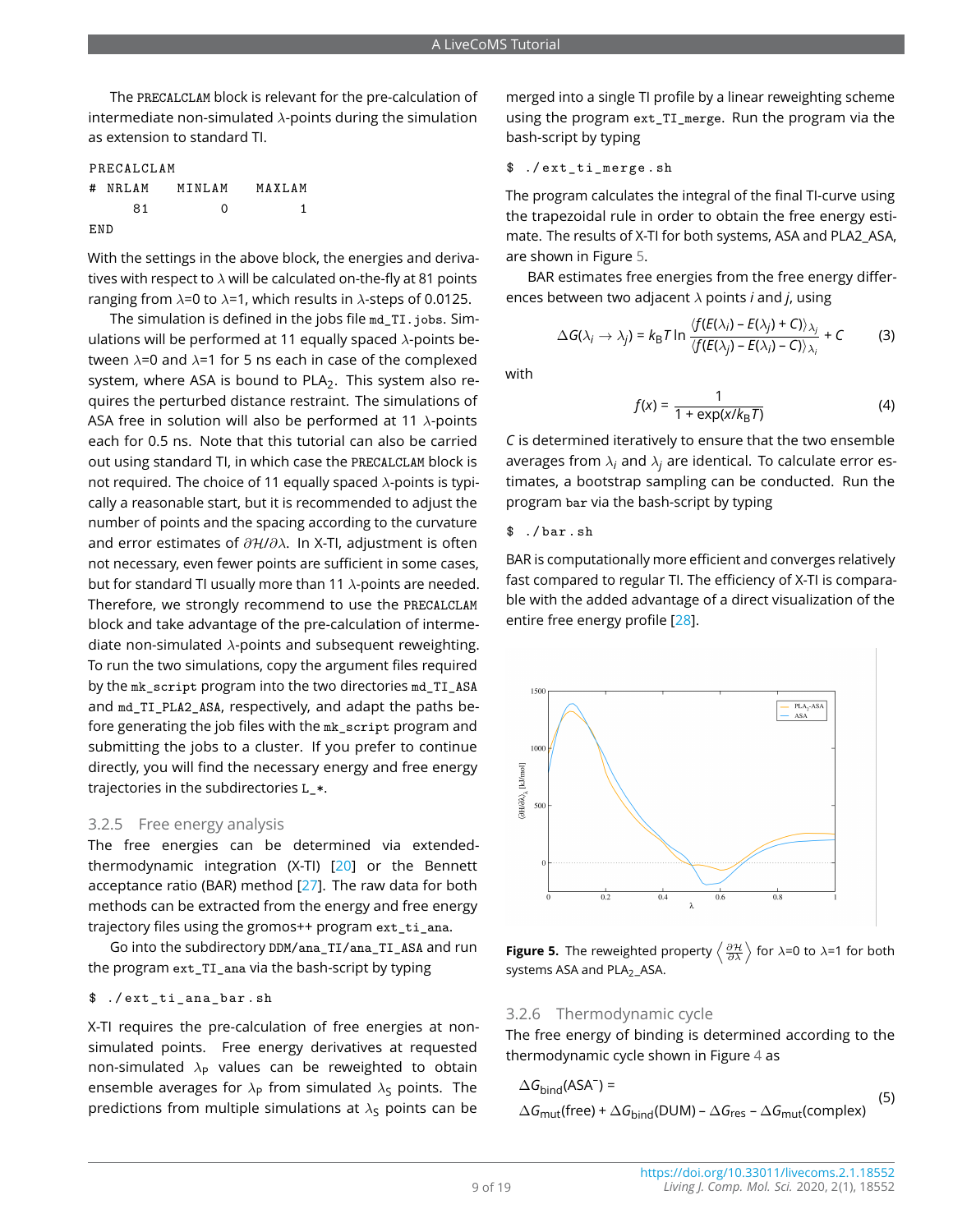The free energy associated with the removal of the restraint (∆*G*res) for a dummy particle can be calculated analytically, including a standard state correction [\[29,](#page-18-3) [30\]](#page-18-4):

$$
\Delta G_{\text{res}} = -k_{\text{B}} T \ln \frac{V^{\circ}}{\left(2\pi k_{\text{B}} T/K\right)^{3/2}} \tag{6}
$$

where *K* is the force constant of the harmonic distance restraint and *V* ◦ is the accessible solution volume corresponding to the standard-state definition. For a molar reference concentration it is given by  $V^{\circ}$  = 1.[6](#page-9-0)61 nm<sup>3</sup>. Equation 6 corrects for restricted mobility and can be derived from the partition function associated with the restraining potential energy function, given that the restraint is so strong that the integration volume can be extended to the entire space  $[31]$ .

#### 3.2.7 Correction terms for net-charge changes

Due to finite box sizes, periodic boundary conditions and simplifications in the calculations of the electrostatic interactions, the calculated free energies are artifacted. In the following paragraphs, we will refer to these energies as raw free energies. We will quantify and correct these artifacted components using a free energy correction ∆*G*cor to yield methodology-independent values ∆*G* as

$$
\Delta G = \Delta G_{\text{raw}} + \Delta G_{\text{cor}} \tag{7}
$$

Analogous to Reif and Oostenbrink [\[32\]](#page-18-6), ∆G<sub>cor</sub> is a combination of multiple free energy corrections for a spurious solventpolarization ( $\Delta G_{\text{bol}}$ ), the impracticality of calculating the zero of the potential under periodic boundary conditions using discrete solvent molecules ( $\Delta G_{\text{dsm}}$ ) and artifacted direct interactions between the ligand and the host molecule ( $\Delta G_{dir}$ ). The free energy correction is calculated as

$$
\Delta G_{\text{cor}} = \Delta G_{\text{pol}} + \Delta G_{\text{dir}} + \Delta G_{\text{dsm}} \tag{8}
$$

These three correction terms will be calculated in the following paragraphs. A general scheme about the calculation of the corrections based on  $\lambda$ -generated trajectories can be found in Figure  $6$  [\[33\]](#page-18-7). Note that within this tutorial, only the information needed for the practical part is provided, further details about the theory can be found elsewhere [\[32,](#page-18-6) [34,](#page-18-8) [35\]](#page-18-9). The set of the three correction terms needs to be calculated for both branches of the thermodynamic cycle. Have a look into the directory corrections. It contains subdirectories for Aspirin free in solution and the complex of Phospholipase A2 with Aspirin. The correction procedure will only be explained for Aspirin free in solution, the procedure for the complex is similar. Go into the directory corrections/ASA. First, we need to create a set of topologies for intermediate states. These topologies will have full, unperturbed VdW parameters but charges that scale with

<span id="page-9-0"></span> $\lambda$ . Go further into the subdirectory correction\_topologies. The python script interpolate\_topocharges.py takes three input parameters: topologies at states A and B and a specific  $\lambda$ -value. A new topology with charges that correspond exactly to the given  $\lambda$ -value is written out. All other parameters remain unperturbed and are taken from topology A. We do not have to use it directly but can use the bash script do\_interpolate\_topocharges.bash instead. It creates six topologies at equidistant  $\lambda$ -points. These will be used for the individual correction terms explained in the following paragraphs.

<span id="page-9-1"></span>

<span id="page-9-2"></span>**Figure 6.** Schematic representation of the corrections. ∆G<sub>dsm</sub> is calculated over full trajectories of the end states (however, if one of the end states has zero charges, it can be skipped). ∆*G*<sub>pol</sub> and ∆*G*<sub>dir</sub> are both calculated on individual snapshots only. In this tutorial, only the final snapshots of 6 chosen  $\lambda$ -points are used for these calculations.

#### 3.2.8 Solvent polarisation

First, we calculate the correction estimate ∆G<sub>pol</sub> for the spurious solvent polarisation. We will use a set of continuumelectrostatics calculations on configurations extracted from trajectories that were sampled at different  $\lambda$  points. For each of these configurations, the electrostatic potential at the atom sites of the Aspirin molecule will be calculated twice - using a cutoff scheme with a reaction-field contribution under periodic boundary conditions and using full Coulombic charges under non-periodic boundary conditions. The integrated differences between both potentials will give an estimate of ∆*G*<sub>pol</sub>, which can be directly applied to the raw free energies that were calculated in the simulation. Note that for the sake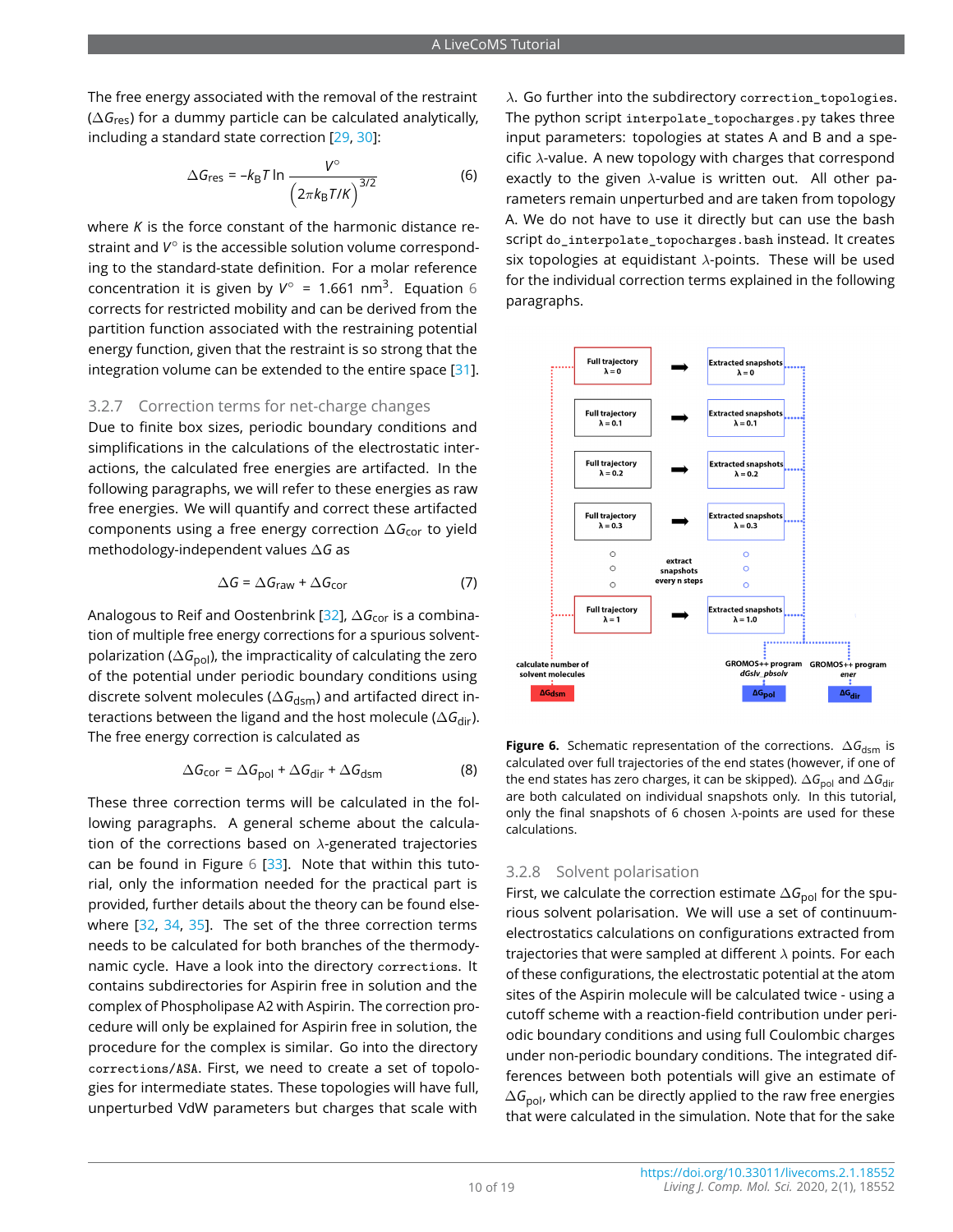of simplicity, in this tutorial we will use only the last configurations of six  $\lambda$ -generated trajectories. However, when used for "real" research questions, a more complete set of configurations should be analysed in order to achieve more reliable results.

Go into the subdirectory corrections/ASA/dGpol. It contains argument files for the GROMOS++ program dGslv\_pbsolv. There are six argument files for six different  $\lambda$ points. Since the continuum-electrostatics calculations are computationally demanding, the output files are already provided. However, if you prefer to run the continuumelectrostatics calculations yourself, you can run them by typing

- \$ dGslv\_pbsolv @f dGslv\_pbsolv\_L\_0 .0. arg > dGslv\_pbsolv\_L\_0 .0. out
- \$ dGslv\_pbsolv @f dGslv\_pbsolv\_L\_0 .2. arg > dGslv\_pbsolv\_L\_0 .2. out
- ...
- \$ dGslv\_pbsolv @f dGslv\_pbsolv\_L\_1 .0. arg > dGslv\_pbsolv\_L\_1 .0. out

Let's have a look at one of the output files. It contains four rows for the individual atoms of the charged acetyl group of the Aspirin molecule. There are several columns. Next to basic information for the individual atoms, there are six columns with potentials created under non-periodic boundary conditions in solvation (NPBC\_SLV), non-periodic boundary conditions in vacuum (NPBC\_VAC), periodic boundary conditions in solvation (PBC\_SLV), periodic boundary conditions in vacuum (PBC\_VAC), a fast Fourier transform result for the lattice-summation method under periodic boundary conditions (FFT\_LS\_PBC) and a fast Fourier transform result for the reaction-field method under periodic boundary conditions (FFT\_RF\_PBC). The potential that has to be integrated over λ reads (NPBC\_SLV - NPBC\_VAC) - (PBC\_SLV - PBC\_VAC) - (FFT\_LS\_PBC - FFT\_RF\_PBC). Note that the last term has to be used only if a cutoff scheme with reaction field contribution was applied in the simulation. You can simply use the script integrate.py. Type

\$ ./ integrate . py

We are interested in the result NPBC - PBC, which is the correction term ∆*G*<sub>pol</sub>.

#### 3.2.9 Direct ligand-protein interactions

In the actual MD simulation, the interaction between the ligand and the protein atoms was calculated by a cutoff scheme with a reaction field contribution. A correct scheme would involve no cutoff and purely Coulombic interactions. ∆*G*dir accounts for the difference between the simulated and the real case. Note that in order to minimize the dependence of

the correction terms on the conformations of the molecules the same configurations have to be used for ∆G<sub>dir</sub> that were used for the calculations of ∆G<sub>pol</sub>. Go into the subdirectory corrections/ASA/dGdir. It contains argument files for the GROMOS++ program ener. There are 12 argument files for six different λ-points, one for Coulombic interactions under non-periodic boundary conditions (NPBC) and one for Coulomb/Reaction-field interactions under periodic boundary conditions (PBC). You can use the provided output files or generate them yourself by typing

\$ ener @f ener\_PBC\_L\_0 .0. arg > ener\_PBC\_L\_0 .0. out

```
$ ener @f ener_NPBC_L_0 .0. arg >
   ener_NPBC_L_0 .0. out
```
- \$ ener @f ener\_PBC\_L\_0 .2. arg > ener\_PBC\_L\_0 .2. out ...
- \$ ener @f ener\_NPBC\_L\_1 .0. arg > ener\_NPBC\_L\_1.0. out

We are interested in the integrated energies NPBC-PBC. You can do it yourself or use a provided Python script. Simply type

#### \$ ./ integrate . py

The integrated result is the correction term ∆*G*<sub>dir</sub>.

#### 3.2.10 Potential from discrete solvent molecules

Another artifact stems from the impossibility of calculating the absolute zero potential in a periodic simulation box and the convention to average the solvent-generated potential over the exterior and the interior of the solvent molecules. As a consequence, the calculated potential differs from the "real" potential by an offset. For a rigid solvent model with a single van der Waals interaction site and any scheme relying on molecular-cutoff truncation based on this specific site, it can be shown that this offset is related to the quadrupole moment trace of the solvent model used. The free energy correction is furthermore proportional to the water-molecule density inside the box (LS - lattice summation schemes) or within the cutoff radius (cutoff schemes with reaction-field correction - RF) and reads

<span id="page-10-0"></span>
$$
\Delta G_{\text{dsm}}(\text{LS}) = -N_{\text{A}}(6\epsilon_0)^{-1} \gamma_{\text{S}} \Delta Q N_{\text{S}} V_{\text{B}}^{-1} \tag{9}
$$

for the LS scheme and

$$
\Delta G_{\text{dsm}}(\text{RF}) = -N_{\text{A}}(6\epsilon_0)^{-1} \frac{2(\epsilon_{\text{RF}}-1)}{2\epsilon_{\text{RF}}+1} \gamma_{\text{S}} \sum_{i=1}^{n} \Delta q_i \left\langle N_{\text{S}}(R_{\text{C},i}) \right\rangle V_{\text{C}}^{-1}
$$
\n(10)

for the RF scheme, where  $N_A$  is the Avogadro constant,  $\epsilon_0$  is the vacuum dielectric permittivity,  $\epsilon_{RF}$  is the (relative) reactionfield dielectric permittivity, ∆*Q* is the net-charge change in the system,  $\Delta q_i$  is the net-charge change of the perturbed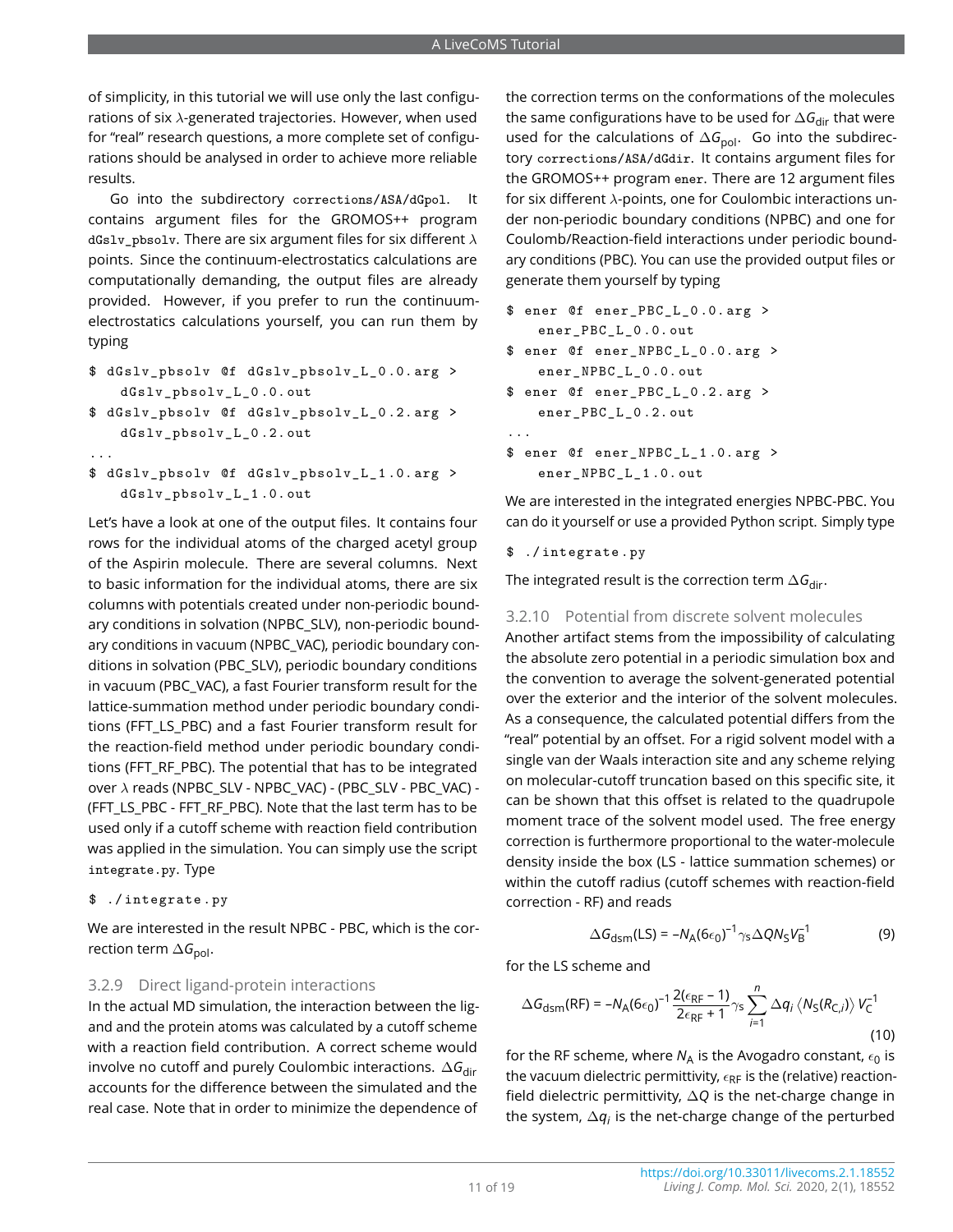atom *i*, N<sub>S</sub> is the number of solvent molecules in the box,  $\langle N_S(R_{C,i})\rangle$  is the average number of solvent molecules in the cutoff sphere of the perturbed atom i,  $V_B$  is the volume of the computational box and  $V_C$  is the volume of the cutoff sphere.  $\gamma$ s is the quadrupole moment trace relative to the van der Waals interaction site. Values for typically used water models can be found in table [1.](#page-11-0) Hint: the reaction-field permittivity used in the simulations can be found in the NONBONDED block in one of the imd files, parameter EPSRF.

<span id="page-11-0"></span>**Table 1.** Ouadrupole-moment traces [e nm<sup>2</sup>] for typical solvent models

| model             | $\gamma$ s |
|-------------------|------------|
| SPC [17]          | 0.008200   |
| <b>SPC/E [36]</b> | 0.008476   |
| <b>TIP3P [37]</b> | 0.007641   |
| TIP4P [37]        | 0.009295   |
| <b>TIP5P [38]</b> | 0.002054   |
| ST2 [39]          | 0.001754   |

Go into the subdirectory corrections/ASA/dGdsm. First, we need to calculate the average number of water molecules in the cutoff sphere that was used in the simulation. We will calculate this number using a radial distribution function (rdf) over the trajectory that was generated with full charges on the perturbed atoms. The argument file for the GROMOS++ program rdf is already provided, as is the output file for the case your simulation did not finish yet. You can run rdf by typing

\$ rdf @f rdf . arg > rdf . out

The output file contains the densities of water particles as function of the distance of all the perturbed atoms. To obtain the total number of water molecules, these densities need to be integrated over the distance and multiplied by the water number density  $\rho = N/V_B$  in the simulation box. Equation [10](#page-10-0) then gives the final correction term  $\Delta G_{\text{dsm}}$ . You can calculate it by typing

\$ ./ integrate . py

This script reads the file rdf.out as well as system.info that contains relevant information about the box size, the cutoff, the correction field and the solvent model. Relevant information about the box size can be found by looking into one of the configuration files - the POSITION block contains the number of solvent molecules and the GENBOX block provides the box dimensions. Settings for the electrostatics can be found in the NONBONDED block in the imd files

#### 3.2.11 Corrected results

Above, the three correction terms for Aspirin free in solution were calculated. According to equation [8,](#page-9-2) the sum of these three correction terms constitutes the total correction for this branch of the thermodynamic cycle. The same set of correction terms has to be calculated for the ligand bound to the host (directory corrections/PLA2\_ASA). Both corrections can be directly added to the raw free energies to yield methodologically independent results (see table [2\)](#page-11-1). The final  $cal$ calculated estimate  $\Delta G_{\text{bind}}^{\circ} = \Delta G(\text{PLA}_{2}\_\text{ASA}) - \Delta G(\text{ASA}) = -32.3$ kJ/mol agrees quite well with the experimentally determined estimate of  $\Delta G_{bind,exp}$  = –29.6 kJ/mol [\[22\]](#page-17-21).

<span id="page-11-1"></span>**Table 2.** Results from Double Decoupling with corrections. All values are reported in kJ/mol.

| <b>System</b> $\Delta G_{\text{raw}} \Delta G_{\text{res}} \Delta G_{\text{pol}} \Delta G_{\text{dir}} \Delta G_{\text{dsm}} \Delta G$ |  |                                |  |  |
|----------------------------------------------------------------------------------------------------------------------------------------|--|--------------------------------|--|--|
| ASA                                                                                                                                    |  | -371.2 - 12.3 -9.1 77.5 -290.5 |  |  |
| PLA <sub>2</sub> ASA -383.2 18.2 -13.3 23.4 32.1 -322.8                                                                                |  |                                |  |  |

## **3.3 Tutorial 3: Using HREMD and distance-field**

Another way to calculate the binding free energy of a ligand to a protein is to pull the ligand out of the active site. There are several methods available to perform such calculations, however, most of them require the *a priori* knowledge of the dissociation path. Even if the dissociation path is determined during the simulation, it is often assumed that it is linear, or that only a single dissocation path exists. For an accurate estimate of the binding free energy the simulations should be performed such that the binding and unbinding of the ligand can be sampled reversibly. In this tutorial we will use the distance-field (DF) distance as the reaction coordinate and combine this with Hamiltonian-replica-exchange molecular dynamics (HREMD) simulations [\[40\]](#page-18-14). The advantage of the DF distance is that we will be able to pull the ligand back into the active site, even if it moved to the other side of the protein. The HREMD simulations allow for multiple paths to be sampled reversibly [\[41\]](#page-18-15).

#### 3.3.1 Preparations

As in the tutorial above, we will use the PLA<sub>2</sub> - ASA complex as a test system. The preparation of the topology, coordinates, the energy minimization and the equilibration of the system are very similar to the tutorial above. The only difference is that we will use a larger cubic box to allow the ligand to move freely in the solvent. The final equilibrated structure can be found in the directory eq with the name eq\_PLA2\_ASA\_Ca\_2Na\_7.cnf.

#### 3.3.2 Slow-growth

In order to get some initial coordinates for each of the replicas of the HREMD simulations, we will perform a short slowgrowth simulation where the ligand is pulled out of the active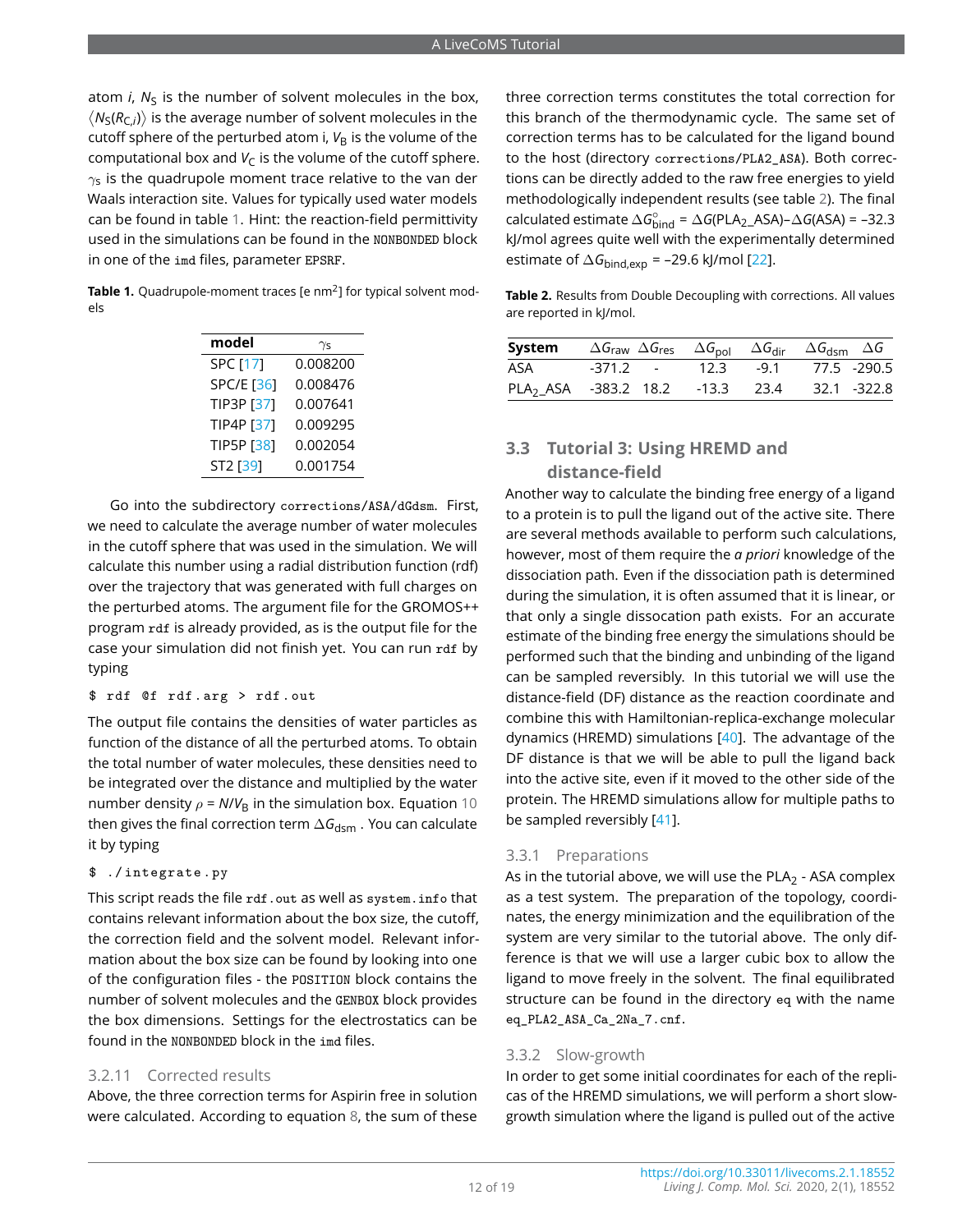site in a non-equilibrium manner. The exact pulling speed and force constant are not relevant in this case as we are not trying to calculate the binding free energy from the slow-growth simulations. It is, however, important that the structure of the protein does not get disrupted during this initial simulation. The slow-growth simulation is started from the final configuration of the equilibration. Go to the directory slowgrowth and have a look at the PERTURBATION block in the input file slowgrowth.imd.

#### PERTURBATION

| #   | NTG    | NRDGL    | RLAM | DLAMT  |
|-----|--------|----------|------|--------|
|     | 1      | $\Omega$ | 0.0  | 0.001  |
| #   | ALPHLJ | ALPHC    | NLAM | NSCALE |
|     | 0.0    | 0.0      | 1    | 0      |
| END |        |          |      |        |

With NTG set to 1, you specify that a free energy calculation will be performed. The starting  $\lambda$  point RLAM is set to 0. With each timestep during the simulation,  $\lambda$  will be increased. The rate of increase in  $\rm ps^{-1}$  is set to <code>DLAMT = 0.001.</code> Together with NSTLIM = 500000 (from the STEP block) and an integration time step of 0.002 ps this results in a simulation of 1ns where  $\lambda$  is continuously changed from 0 to 1. ALPHLJ and ALPHC are the softness parameters of the Lennard-Jones and Coulombic interactions, respectively. These are set to 0 here, because we are not changing any nonbonded interactions, only distance restraints. In addition to that, we have to specify which kind of restraints will be used. In this case we will use distance-field distance restraints:

#### DISTANCEFIELD

# NTDFR

| ₩   | NIDFR. |        |     |       |                                          |
|-----|--------|--------|-----|-------|------------------------------------------|
|     |        |        |     |       |                                          |
| #   |        |        |     |       | GRID PROTEINOFFSET PROTEINCUTOFF PROTECT |
|     | 0.2    | 15     |     | 0.2   |                                          |
| #   | UPDATE | SMOOTH | RL. | NTWDF | PRINTGRID                                |
|     | 100    | 1.     | 1.0 | 1000  |                                          |
| FND |        |        |     |       |                                          |

With NTDFR set to 1, we turn on distance-field (DF) restraining during the simulation. Typically the grid size (GRID) for the DF calculation is set to 0.2 nm. PROTEINOFFSET is the penalty which is added to the DF distance if the path crosses the host. This value has to be large enough, such that paths through the protein always result in larger DF distances than around the protein. If the length of paths around the protein is larger than the value of PROTEINOFFSET, the paths that go through the protein may become competitive and forces will point into the protein, rather than along the surface. Setting very large values of PROTEINOFFSET however, may lead to large forces at the surface of the protein, especially if the SMOOTH option is not used (see below). Here we have chosen PROTEINOFFSET =

15 nm. PROTEINCUTOFF = 0.2 determines that any grid point which is within 0.2 nm of a protein atom will be flagged as protein. In cases where the binding site is quite small, it can happen that the zero distance point is often flagged as protein, in these cases it might be necessary to use PROTECT > 0. This is the radius around the zero-distance point in which a grid point will not be flagged as protein. For our simulation, we will leave this value at 0.

In order to speed up the simulation, the grid is calculated only every UPDATE = 100 steps. The SMOOTH parameter is used to prevent very large forces acting at the surface of the protein due to the large penalties. With each smoothening step the non-protein grid points are identified which have a direct neighbouring grid point flagged as protein. These are on the edge of the protein and we will recalculate their DF distance but now without the protein penalty. This removes the large forces pointing away from the protein, but because the smoothening steps are performed after the updating step, they do not influence the optimal route. We will set the number of smoothening rounds to 1. Forces change linearly for distances larger than 1 nm as set by RL. We will write DF distances and forces to an external file (special trajectory file,  $*$ .trs) every NTWDF = 1000 steps. We will not print the grid to the final configuration, so we use PRINTGRID=0. The definition of the distance restraint that will be modified during the slow-growth simulation, is specified in the distance restraint specification file disres.dat. There are two blocks in this file. The first one, DISTANCERESSPEC specifies the distance restraints between the  $Ca^{2+}$  ion and its surrounding residues, which prevents the  $Ca^{2+}$  from drifting away. The second block PERTDFRESSPEC specifies the perturbed distancefield restraints.

#### PERTDFRESSPEC

|   | # DISH DISC                           |               |      |  |             |                                       |  |  |
|---|---------------------------------------|---------------|------|--|-------------|---------------------------------------|--|--|
|   | $0.1$ 0.153                           |               |      |  |             |                                       |  |  |
|   | # PROTEINATOMS A_RO K_A B_RO K_B M N  |               |      |  |             |                                       |  |  |
|   |                                       |               |      |  |             | 1190  0.0  500  5.0  500  0  0        |  |  |
| # | TYPE I NUM I ATOM I[O]  ATOM I[NUM I] |               |      |  |             |                                       |  |  |
|   |                                       | $-1$          |      |  |             | 7 16 190 249 312 486 632              |  |  |
|   |                                       |               | 1208 |  |             |                                       |  |  |
| # |                                       |               |      |  |             | TYPE_J NUM_J ATOM_J[O]  ATOM_J[NUM_J] |  |  |
|   |                                       | $-1$ and $-1$ |      |  | 2 1194 1203 |                                       |  |  |
|   |                                       |               |      |  |             |                                       |  |  |

#### END

DISH = 0.1 nm specifies the carbon - hydrogen distance and DISC = 0.153 nm specifies the carbon-carbon distance. These are used to compute the position of some types of pseudo or virtual atoms, respectively, from the positions of explicitly represented atoms. PROTEINATOMS specifies the last atom number of the protein which will be used to flag protein atoms. A\_R0 and B\_R0 are the restraining distances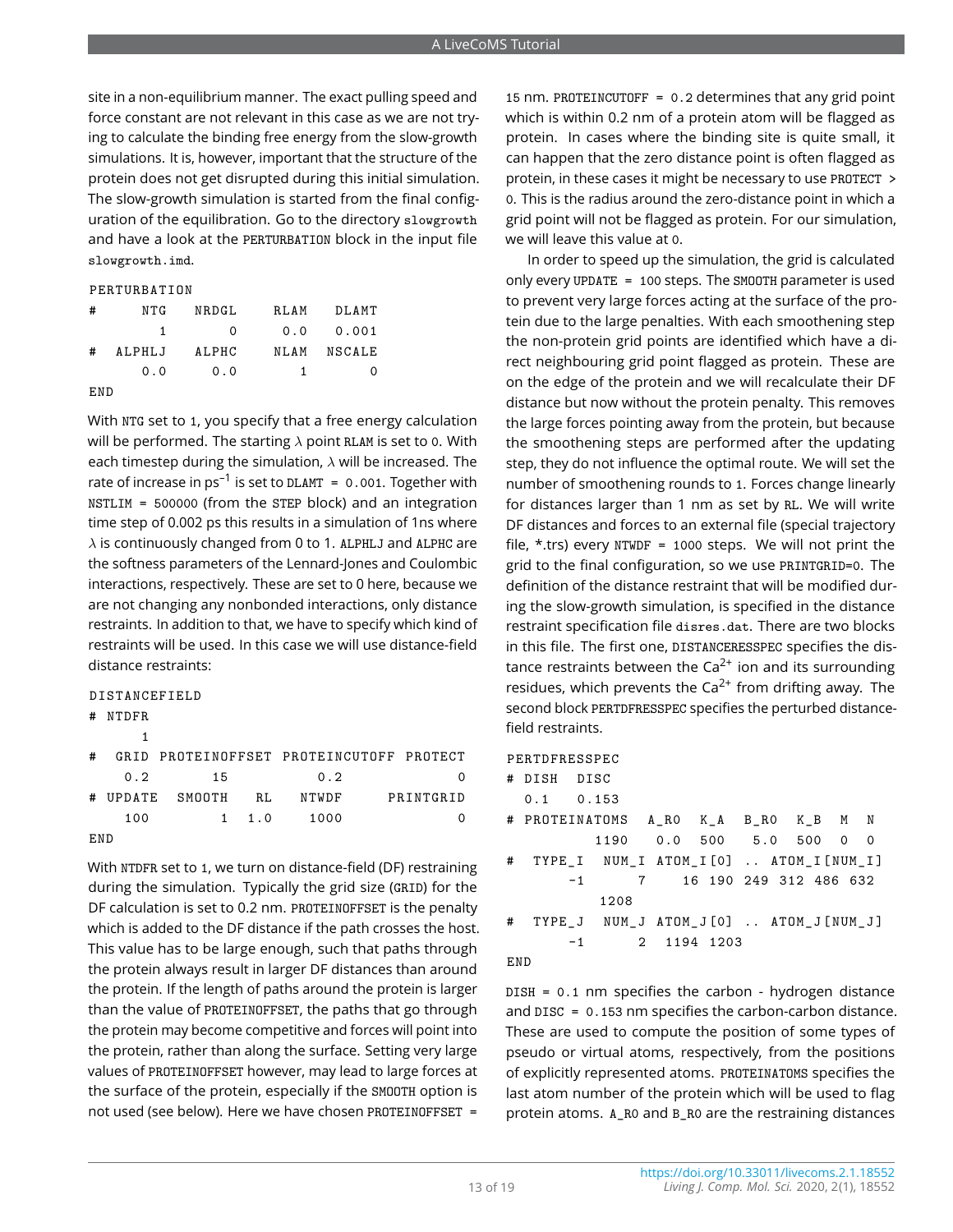in nm at  $\lambda = 0$  and  $\lambda = 1$ , respectively. We will use a force constant of 500 kJ mol<sup>-1</sup> nm<sup>-2</sup> which remains the same upon changing  $\lambda$  (K\_A = K\_B = 500). We will not use hidden distance restraints, so  $M = N = 0$ .

The distance between pseudo atom i and pseudo atom j will be restrained, where pseudo atom i is defined as the center of geometry of 7 atoms (NUM\_I = 7) with atom numbers 16, 190, 249, 312, 486, 632 and 1208. These atom numbers correspond to the  $C_\alpha$  atoms of residues L2, W18, A22, C28, D48, Y63 (residue numbers according to the topology) and the calcium ion. Pseudo atom j is the center of geometry of atoms C2 and C7 (topology names) of the aspirin ligand. All input files are now prepared and we can generate the run file with:

#### \$ mk\_script @f mk\_script . arg

Make sure the generated slowgrowth PLA2 ASA 1.run file is ready to be submitted to a cluster. After running the slow-growth simulation, we can analyze the system by using trs\_ana. We will use this program to read out the DF distances and forces from the special trajectory, \*.trs, file. An example of the argument file is prepared in trs\_ana.arg. You can run the program with

#### \$ trs\_ana @f trs\_ana . arg

The DF distance as a function of time is written out to the file df\_dist.dat. Have a look at the file with e.g. Xmgrace and make sure no sudden jumps are present. We also need to make sure that the protein was not disrupted during the pulling process. For this, calculate the root-mean-square deviation (RMSD) as a function of time with

```
$ rmsd @f rmsd_bb . arg > rmsd_bb . dat
$ rmsd @f rmsd_all . arg > rmsd_all . dat
```
Have a look at the RMSD of the backbone atoms (rmsd\_bb.dat) as well as for all protein atoms (rmsd\_all.dat). When both the df dist.dat and the RMSD plots look normal, we can continue to prepare the starting structures for the replica-exchange simulations. If not, the slow-growth simulation should be performed again with some variables modified. For example, you can decrease DLAMT (and increase NSTLIM accordingly) in order to pull slower. Changing the force constant of the DF restraints (K\_A and K\_B in the PERTDFRESSPEC block) or choosing different atoms to apply the DF restraints to can also help to avoid any disruption of the protein.

#### 3.3.3 Hamiltonian-replica-exchange simulations

One of the first choices that we have to make when starting a HREMD simulation, is how many replicas will be used. For performance issues it is best to keep the number of replicas equal to the number of CPUs available (preferably on a single computational node). In the prepared example, we used 24 replicas. Have a look at the prepared input file for the replicaexchange simulation (HREMD.imd in the directory HREMD). You will find that the PERTURBATION block is still present, but with DLAMT now set to 0. This means we are still calculating free energies, but we are no longer changing the  $\lambda$  parameter during a single simulation. The DISTANCEFIELD block is pretty much unchanged, apart from NTWDF because we will write out the DF data more often. You will also find an additional block:

- REPLICA
- # NRET
	- 1
- # RET (1.. NRET )
	- 298.0
- # LRESCALE
- $\Omega$ # NRELAM
- 24
- # RELAM (1.. NRELAM )

```
0.0000 0.0435 0.0870 0.1304 0.1739 0.2174
   0.2609 0.3043 0.3478 0.3913 0.4348
   0.4783 0.5217 0.5652 0.6087 0.6522
```

```
0.6957 0.7391 0.7826 0.8261 0.8696
0.9130 0.9565 1.0000
```
# RETS (1.. NRELAM )

```
0.002 0.002 0.002 0.002 0.002 0.002
   0.002 0.002 0.002 0.002 0.002
   0.002 0.002 0.002 0.002 0.002
   0.002 0.002 0.002 0.002 0.002
   0.002 0.002 0.002
```
- # NERTRIAL
- 100
- # NREQUIL
- $\Omega$ # CONT
- 1
- END

Because we will perform Hamiltonian-replica-exchange and not temperature replica exchange, the number of replica exchange temperatures are set to NRET=1. We thus also only have one RET value which is the temperature of each replica, in this case equal to 298 K. We do not need to scale temperatures after exchange trials, so LRESCALE=0. NRELAM is the number of replica-exchange lambda values, which is set to 24 here. For each of the replicas you have to specify at which  $\lambda$  value it should be simulated. These values are given at RELAM. We do not know the optimal spread of the  $\lambda$  values of the replicas before actually running the simulations, so as an initial guess we just spread them evenly between  $\lambda = 0$  and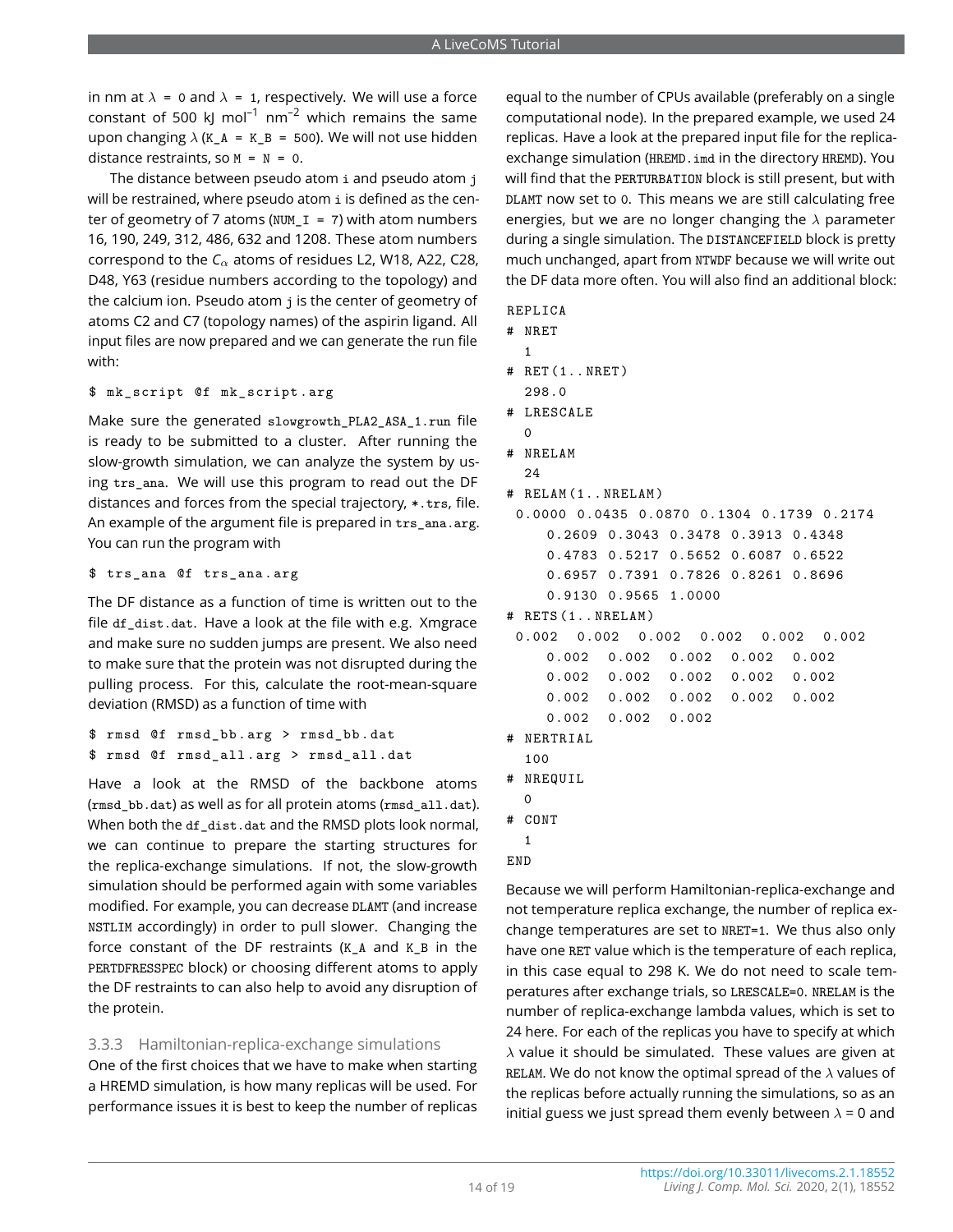1. We will keep the standard timestep of 0.002 ps for each  $\lambda$ replica, as given by RETS. In order to keep the simulation time per run short, we set the number of exchange trials per run to NERTRIAL=100. Prolonging the simulations can then be done by performing multiple runs sequentially. NREQUIL sets the number of exchange periods for equilibration, during which no switches between the replicas are allowed. This would be especially beneficial if you start the HREMD simulations from a single configuration and you need time to equilibrate. Since we start from multiple configurations which are close to their respective  $\lambda$  values, we will set this to 0. CONT=1, as we start from multiple configuration files, instead from a single configuration. The next step will be to select the appropriate configurations from the slow-growth simulation as initial configurations for each of the replicas.

The script write start files.py in the directory starting coordinates will help with this. The program will find the  $\lambda$  values of the replicas, look for the DF restraint in the PERTDFRESSPEC block in the distance restraints file and determine the restraining distances for each of the replicas from this information. It will then search for the frame in the slow-growth simulation which has a DF distance which is closest to the restraining distance of this replica. This frame will be written to a separate file for each of the replicas, named start  $\{X\}$ .cnf, where X will be the replica number. An example argument file is provided which lists the topology of the system, the DF distances over time of the slow-growth simulation (df\_dist.dat), the coordinate trajectory from the slow-growth simulation, the HREMD input file and the distance restraint specification file as will be used for the HREMD simulation. To run the script:

\$ ./ write\_start\_files . py @write\_start\_files . arg

The starting coordinates for the HREMD simulation are now available and we can prepare the run files with mk\_script:

```
$ mk_script @f mk_script . arg
```
The HREMD simulations are split into quite a few runs, in order to prevent an extremely long single simulation. Go to the first directory, run1 and submit HREMD\_1.run to a computer cluster, preferable with the same number of CPUs as we have replicas, which would be 24 in the prepared example.

#### 3.3.4 Analysis of HREMD

All analyses for HREMD simulations will be performed in the subfolder analysis. In order to make sure the choice of replicas is appropriate, we will analyze whether there were sufficient switches between the replicas. This can be done already after only a few runs have finished. The switching information of the replicas is written out to the replica.dat

file for each of the runs separately. You can combine them into a single file by using the provided script:

\$ ./ gather\_replica\_data . sh [ nr\_runs ] [ nr\_trials ]

Here, you need to replace [nr\_runs] with the number of runs which have been performed already and [nr\_trials] with the number of exchange trials per run, which was set to 100 in the example files. This script results in the file replica\_all.dat. The switches of the replicas can now be visualized by running

\$ ./ rep\_ana\_mpi . py replica\_all . dat

The resulting rep\_change.out file can be opened with Xmgrace. An example of such file is shown in Figure [7.](#page-14-0)

<span id="page-14-0"></span>

**Figure 7.** Replica exchanges during time. Different colors represent different replicas.

In case there is a pair of  $\lambda$  points for which not enough switches are occurring, you have two options to resolve this. You can either insert another  $\lambda$  point or make the difference between the  $\lambda$  points smaller. The former option is maybe quicker to set up, but requires longer simulation time because of the additional replica. The latter option does not require more replicas, but it is not guaranteed that your small change improves the switching probabilities and that you do not introduce another region of low switching probability due to the change. Of course you can also use more elaborate methods to optimize the  $\lambda$ -spacing [\[42\]](#page-18-16).

If you are happy with the switching probabilities, you can start preparing for the calculation of the Free Energy Curve (FEC). First, we have to write out the measured DF distances for each of the replicas. Then we calculate the distributions of these and on this data we can perform the weighted histogram analysis method (WHAM) which will result in the FEC. We will again use the program trs\_ana to extract the DF distance from the special trajectories (\*trs.gz). A small script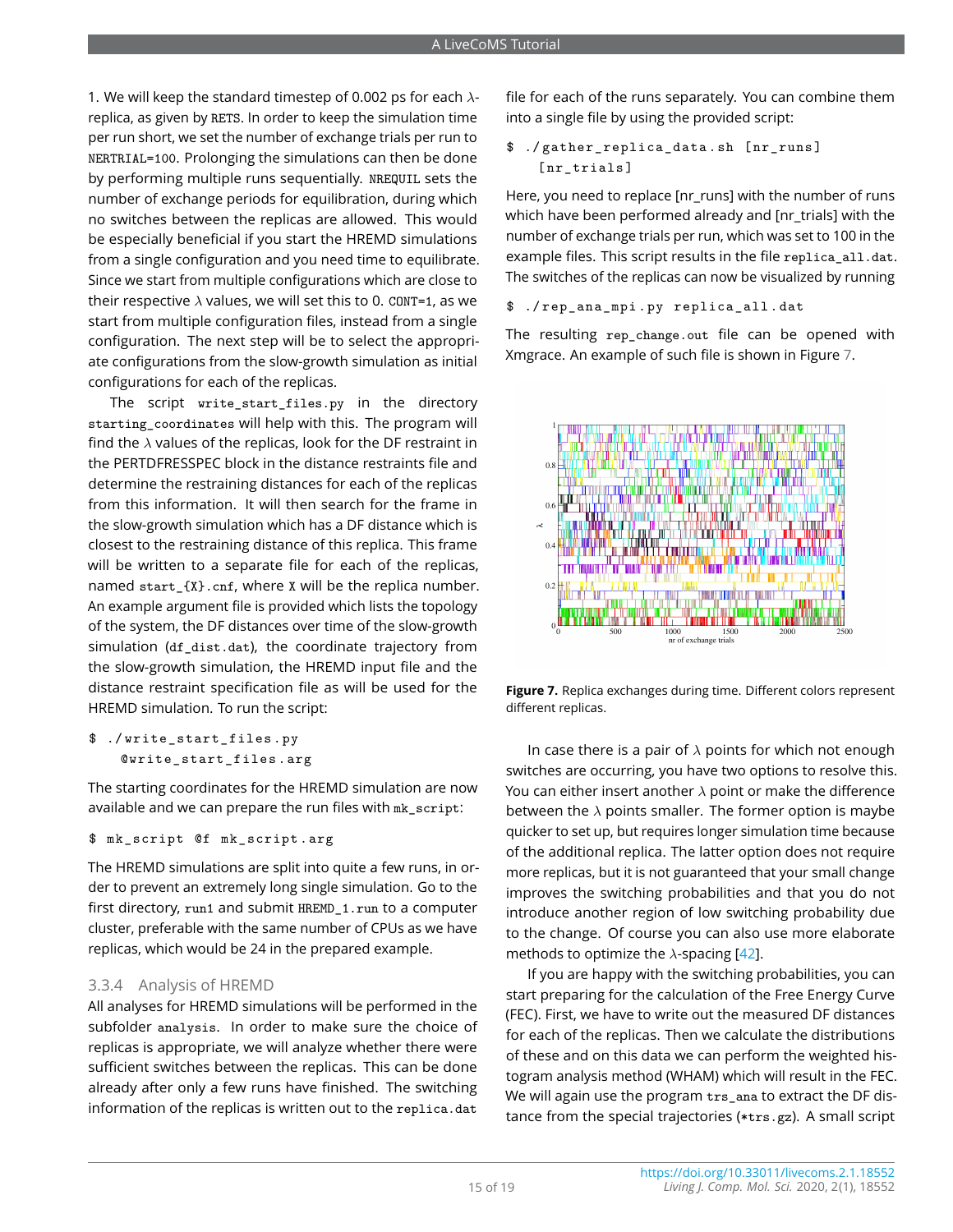is provided which runs this program for each of the replicas, thereby collecting data from each of the runs.

#### \$ ./do all trs ana.sh [nr runs] [nr\_replicas]

This will generate a subdirectory called df dist which then contains df\_dist\_X.dat files for each replica X. From these distance files, we will first generate the distributions, which can then be used to determine the FEC by applying WHAM. The program tcf can generate distributions for each of the df\_dist files. We will set the boundaries to 0 and 5 nm (the same range as the restraining distances) and use 200 bins. Especially the boundaries should be adapted when working on different systems. Again, a small script is prepared which will perform the program tcf on each of the replicas:

\$ ./ do\_tcf . sh [ nr\_replicas ]

One should always check whether the distributions at adjacent λ-values are sufficiently overlapping and whether the individual distributions are sufficiently sampled. We can then determine the FEC *F*(*r*) by using the WHAM program. Note that the FEC contains the Jacobian contribution, whereas a PMF does not  $[43]$ . As input parameters, the WHAM program needs the temperature of the simulation, the restraining distance for each replica and the force constant of the restraints. All this information is read from the HREMD, imd and disres.dat files as specified in the do\_wham.sh file:

\$ ./ do\_wham . sh

This script also moves the final FEC on the y-axis such that its minimum is placed at 0 kJ/mol. The file wham\_FEC\_200bins\_5000iter\_min0.dat now contains the final FEC, which is shown in Fig. [8.](#page-15-0) As you can see, the curve is not completely flat at larger distances, but is rather noisy. Ideally, you would have to change the spacing of the replicas, add more replicas in the unbound range, or lower the maximum distance which you restrain such that the replicas are placed more densely in the unbound range. However, we can still see where the plateau of the unbound range is, so we will go ahead with the calculation of the binding free energy.

<span id="page-15-0"></span>

**Figure 8.** Free Energy Curve (FEC) along the DF distance as obtained from HREMD simulations, for the PLA2-ASA system.

## 3.3.5 Calculation of binding free energy

To derive the binding free energy from the FEC in Fig. [8](#page-15-0) we cannot simply take the value of ∆*G* at the plateau around the unbound state. We will need to integrate the bound and unbound ranges of the FEC and we will need to include the standard state correction of

$$
\Delta G_{\rm std} = -k_{\rm B} T \ln \left( \frac{V_{\rm u}}{V^{\circ}} \right) \tag{11}
$$

Here,  $V^\circ$  is the standard state volume of 1.661 nm<sup>3</sup> and  $V_\mathsf{u}$ is the unbound volume which is sampled by the ligand in the unbound range. This range is defined by the plateau observed in the FEC curve.

In order to determine  $V_{\text{u}}$  we need to select the configurations of the trajectory which contributed to the plateau range of the FEC. In this example, the plateau can be observed between 3 and 5 nm. The script select\_frames\_unbound\_region.sh (which you can find in the subdirectory unboundVolume) will select the appropriate frames by reading in the df\_dist\_X.dat files which were generated using do\_all\_trs\_ana.sh. Since the DF distances are written out every 50 steps (NTWDF=50) and the coordinates only every 1000 steps (NTWE=1000), the script filters the df distance file such that it matches the timesteps of the coordinate trajectory. In order to run the program, specify the number of replicas, the number of runs and the boundaries of the unbound range:

#### \$ ./ select\_frames\_unbound\_region . sh 24  $[nr \text{ runs}]$  3.0 5.0

A list of the selected configurations (list\_frames\_unbound\_ region.txt) as well as the trajectory with only these configurations (unbound\_region\_frames.trj) are written to separate directories for each of the replicas. We will now combine all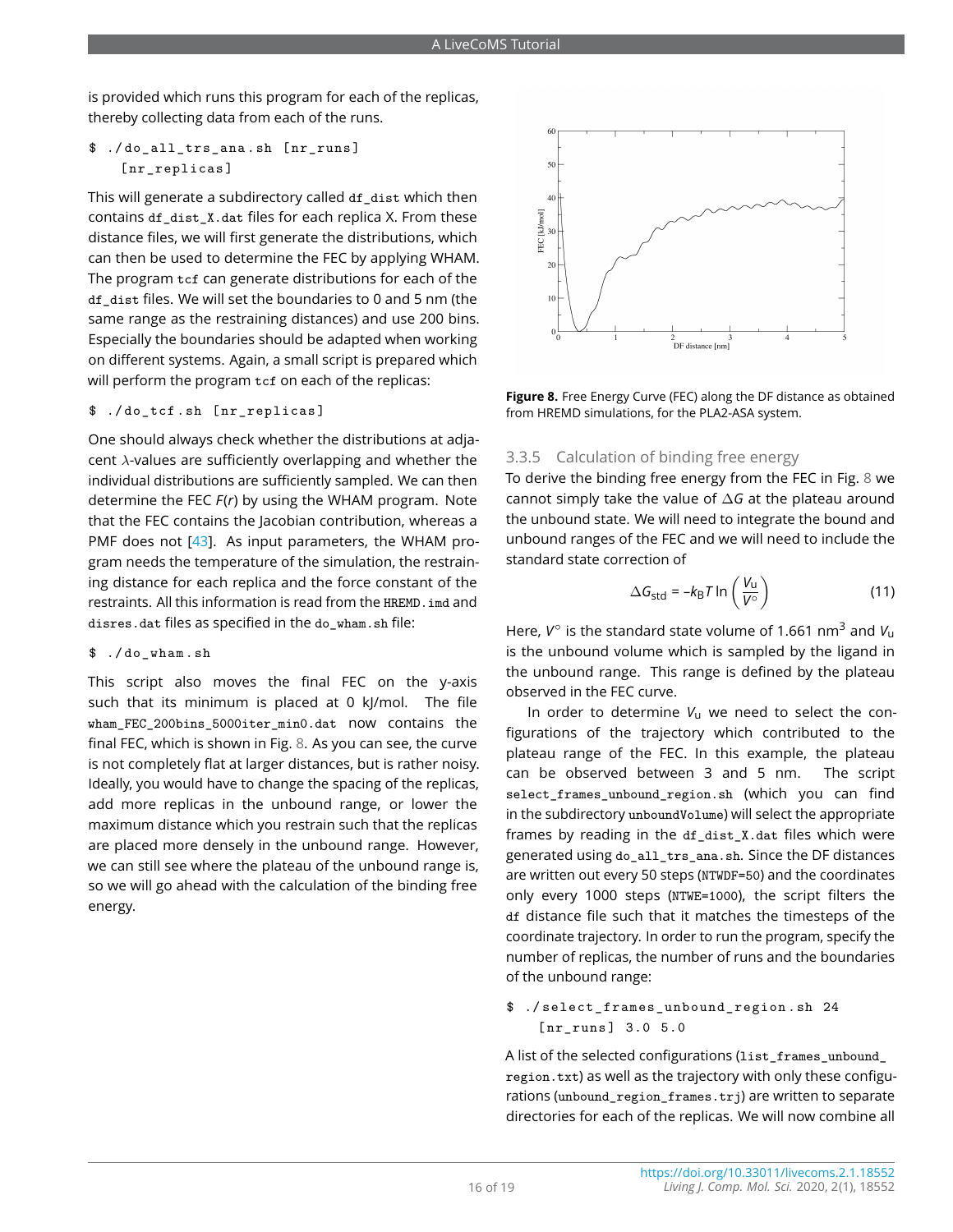the configurations from the unbound range and determine how much volume was sampled by the ligand by using the program iondens. iondens calculates the average density of ions (ligand in our case) from a trajectory file. For the example, here you can start it with

\$ ./ do\_iondens . sh

where we use the final configuration from the equilibration run as a reference configuration. Some parameters in do\_iondens.sh have been set as appropriate for the current system. For example, the particle that we will be monitoring now will not be an ion, but the centre of geometry (cog) of the atoms C2 and C3 of the aspirin ligand. The grid spacing is set to 0.1 nm, such that a single grid point corresponds to 1  $\rm \AA^3.$  The thresholds are set very low, such that we pick up single occupancies of the grid points. The results are written out to multiple files, but we are interested only in the file grid.pdb. This file contains one line for each of the grid points that have been sampled by the particle at least once. Since we have chosen the grid spacing such that each point corresponds to 1  $\text{\AA}^3$ , the number of different grid points that have been visited (number of lines in the file) corresponds to the unbound volume (in  $\mathring{A}^3$ ) which was sampled by the ligand during the simulations. For the current example (5 ns HREMD simulation with the unbound range chosen between 3 and 5 nm), the number of visited grid points is 11 258 which equals to a sampled unbound volume of 11.3  $\text{nm}^3$ .

We can now determine the raw binding free energy from the WHAM results and determine the standard state correction with the sampled unbound volume which we have just obtained. To perform this calculation, we will use the program calc\_dG\_corrected.py which you can find in the analysis directory. Before running the program, be sure to modify the argument file calc\_dG\_corrected.arg to your data. It should contain the file name of the WHAM results, the start of the bound range (in nm), the end of the bound range (in nm), the start of the unbound range (in nm), the end of the unbound range (in nm) and the sampled unbound volume (in nm<sup>3</sup>). each on a separate line. You can now run the program with

\$ ./ calc\_dG\_corrected . py @calc\_dG\_corrected . arg

This program will determine the raw binding free energy from the FEC *F*(*r*) obtained with WHAM, the standard state correction and the final binding free energy:

$$
\Delta G_{\text{bind}}^{\circ} = \Delta G_{\text{bind}}^{\text{raw}} + \Delta G_{\text{std}}
$$

$$
= -k_{\text{B}} T \ln \left( \frac{\int_{\text{b}} \text{d}r \, e^{-F(r)/k_{\text{B}}T}}{\int_{\text{u}} \text{d}r \, e^{-F(r)/k_{\text{B}}T}} \right) - k_{\text{B}} T \ln \left( \frac{V_{\text{u}}}{V^{\circ}} \right) \tag{12}
$$

It also prints the standard state correction and the final binding free energy. Note that in [\[40\]](#page-18-14), *F*(*r*) is referred to as ∆*G*WHAM(*r*). The expression (Eq. 21) used in that paper to calculate the binding free energy is obtained when shifting *F*(*r*) to become  $\hat{F}(r) = F(r) + C$ , such that  $\int_{b} dr e^{-\hat{F}(r)/k_{B}T}$  becomes equal to 1. This is achieved for

$$
C = k_{\text{B}} T \ln \int_{\text{b}} \text{d}r \, e^{-F(r)/k_{\text{B}}T} \tag{13}
$$

Note that the minus sign in Eq. 21 of ref [\[40\]](#page-18-14) should actually be a plus sign.

We have performed the prepared HREMD simulations for 5 ns and obtained  $\Delta G_{\rm bind}^{\rm raw}$  = –31.9 kJ/mol,  $\Delta G_{\rm std}$  = –4.7 kJ/mol and ∆G<sub>bind</sub> = –36.7 kJ/mol. The final result is similar to what we found in the previous tutorial (-32.3 kJ/mol), but deviates a bit more from the experimental estimate of -29.6 kJ/mol [\[22\]](#page-17-21). As mentioned before, the spacing of the replicas is not optimal in the current example. This can influence both the convergence of the FEC and final binding free energies. An improvement of the accuracy of the final binding free energy can thus likely be obtained by optimizing the spacing of the replicas, adding more replicas and/or prolonging the simulations.

## **4 Author Contributions**

JG and NH prepared Tutorial 1, BL, CÖ, AdR and CO prepared Tutorials 2 and 3. All authors contributed to manuscript writing.

## **5 Other Contributions**

This work has profited from the experiences of various members of the research groups of WFvG, NH and CO using the methods explained in this tutorial.

## **6 Potentially Conflicting Interests**

WFvG, CO and NH are developers of the GROMOS simulation package.

## **7 Funding Information**

NH acknowledges funding by the Deutsche Forschungsgemeinschaft (DFG, German Research Foundation) under Germany's Excellence Strategy – EXC 2075 – 390740016.

## **Author Information**

**ORCID:**

Bettina Lier: [0000-0002-8032-0084](https://orcid.org/0000-0002-8032-0084) Christoph Öhlknecht: [0000-0003-1847-1719](https://orcid.org/0000-0003-1847-1719) Anita de Ruiter: [0000-0003-3046-8969](https://orcid.org/0000-0003-3046-8969) Julia Gebhardt: [0000-0002-5529-7337](https://orcid.org/0000-0002-5529-7337) Wilfred F. van Gunsteren: [0000-0002-9583-7019](https://orcid.org/0000-0002-9583-7019) Chris Oostenbrink: [0000-0002-4232-2556](https://orcid.org/0000-0002-4232-2556) Niels Hansen: [0000-0003-4366-6120](https://orcid.org/0000-0003-4366-6120)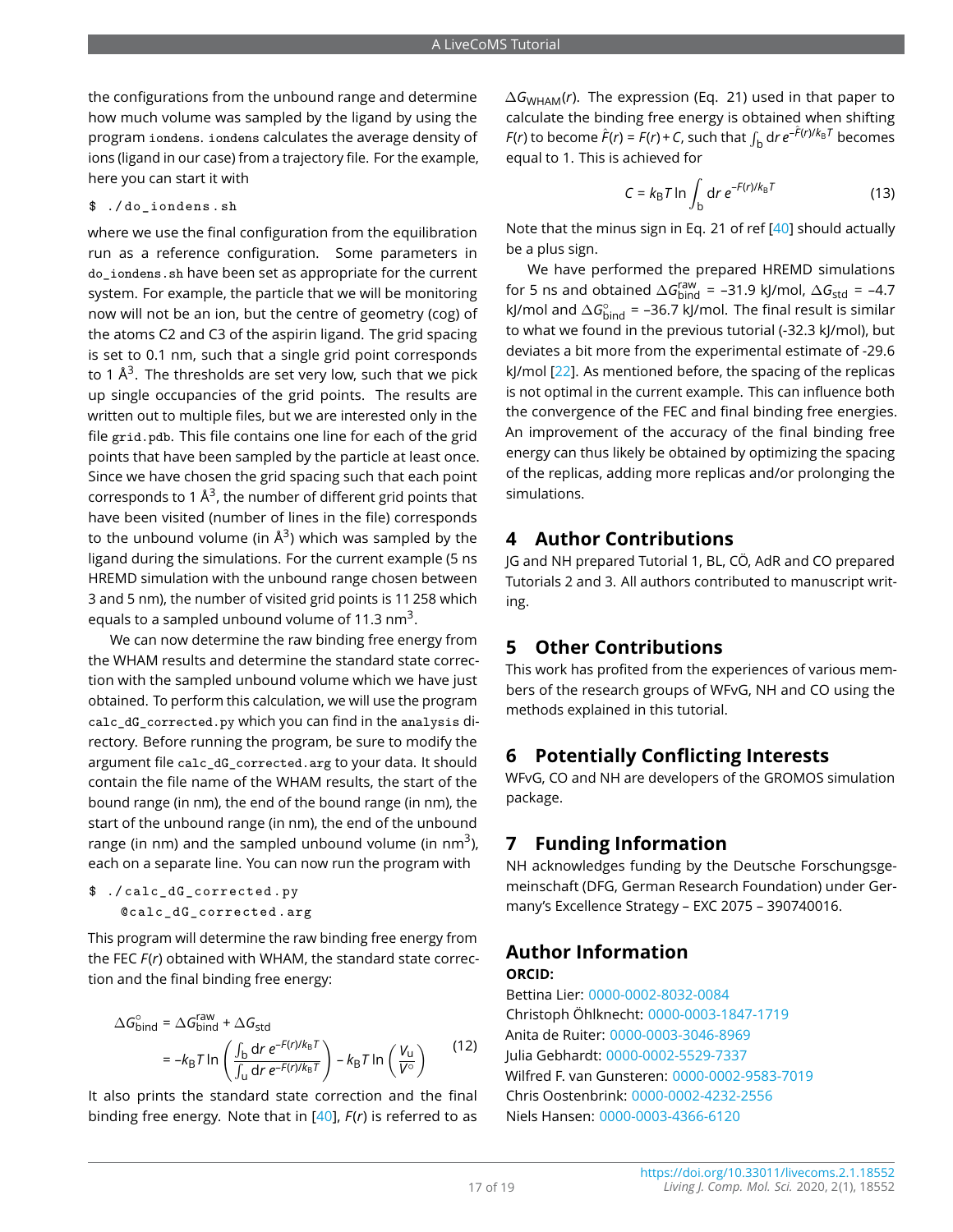## **References**

- <span id="page-17-0"></span>[1] **van Gunsteren WF**, Dolenc J. Thirty-Five Years of Biomolecular Simulation: Development of Methodology, Force Fields, and Software. Mol Sim. 2012; 38:1271–1281. [https://doi.org/10.1080/08927022.2012.701744.](https://doi.org/10.1080/08927022.2012.701744)
- <span id="page-17-1"></span>[2] **Schmid N**, Christ CD, Christen M, Eichenberger AP, van Gunsteren WF. Architecture, Implementation and Parallelization of the GROMOS Software for Biomolecular Simulation. Comput Phys Commun. 2012; 183:890–903. [https://doi.org/10.1016/j.cpc.2011.12.014.](https://doi.org/10.1016/j.cpc.2011.12.014)
- <span id="page-17-2"></span>[3] **van Gunsteren WF** et al. The GROMOS Software for (Bio)Molecular Simulation. Volumes 1–9; 2011. http://www.gromos.net/. Accessed 31 May 2020.
- <span id="page-17-3"></span>[4] **Riniker S**. Fixed-Charge Atomistic Force Fields for Molecular Dynamics Simulations in the Condensed Phase: An Overview. J Chem Inf Model. 2018; 58:565–578. [https://doi.org/10.1021/acs.jcim.8b00042.](https://doi.org/10.1021/acs.jcim.8b00042)
- <span id="page-17-4"></span>[5] **Diem M**, Oostenbrink C. The Effect of Using a Twin-Range Cutoff Scheme for Nonbonded Interactions: Implications for Force-Field Parametrization? J Chem Theory Comput. 2020; 16:5985– 5990. [https://doi.org/10.1021/acs.jctc.0c00509.](https://doi.org/10.1021/acs.jctc.0c00509)
- <span id="page-17-5"></span>[6] **van Gunsteren WF** et al. The GROMOS Software for (Bio)Molecular Simulation. Volume 7: Tutorial with examples; 2011. http://www.gromos.net/. Accessed 31 May 2020.
- <span id="page-17-6"></span>[7] **van Gunsteren WF** et al. The GROMOS Software for (Bio)Molecular Simulation. Volume 5: Program Library Manual; 2011. http://www.gromos.net/. Accessed 31 May 2020.
- <span id="page-17-7"></span>[8] The PyMOL Molecular Graphics System, Schrödinger, LLC.
- <span id="page-17-8"></span>[9] **Humphrey W**, Dalke A, Schulten K. VMD – Visual Molecular Dynamics. J Molec Graphics. 1996; 14:33–38. [https://doi.org/10.1016/0263-7855\(96\)00018-5.](https://doi.org/10.1016/0263-7855(96)00018-5)
- <span id="page-17-9"></span>[10] **van Gunsteren WF** et al. The GROMOS Software for (Bio)Molecular Simulation. Volume 6: Technical Details; 2011. http://www.gromos.net/. Accessed 31 May 2020.
- <span id="page-17-10"></span>[11] **van Gunsteren WF** et al. The GROMOS Software for (Bio)Molecular Simulation. Volume 2: Algorithms and Formulae for Modelling of Molecular Systems; 2011. http://www.gromos.net/. Accessed 31 May 2020.
- <span id="page-17-11"></span>[12] **van Gunsteren WF** et al. The GROMOS Software for (Bio)Molecular Simulation. Volume 8: Installation Guide; 2011. http://www.gromos.net/. Accessed 31 May 2020.
- <span id="page-17-12"></span>[13] **Hansen N**, Heller F, Schmid N, van Gunsteren WF. Time-Averaged Order Parameter Restraints in Molecular Dynamics Simulations. J Biomol NMR. 2014; 60(2-3):169–187. [https://doi.org/10.1007/s10858-014-9866-7.](https://doi.org/10.1007/s10858-014-9866-7)
- <span id="page-17-13"></span>[14] **Smith LJ**, van Gunsteren WF, Hansen N. Interpretation of Seemingly Contradictory Data: Low NMR *S* <sup>2</sup> Order Parameters Observed in Helices and High NMR *S* <sup>2</sup> Order Parameters in Disordered Loops of the Protein hGH at Low pH. Chem Eur J. 2017; 23:9585–9591. [https://doi.org/10.1002/chem.201700896.](https://doi.org/10.1002/chem.201700896)
- <span id="page-17-14"></span>[15] **Smith LJ**, van Gunsteren WF, Hansen N. On the Use of Side-Chain NMR Relaxation Data to Derive Structural and Dynamical Information on Proteins: A Case Study using Hen Lysozyme. ChemBioChem. 2021; 22:1049–1064. [https://doi.org/10.1002/cbic.202000674.](https://doi.org/10.1002/cbic.202000674)
- <span id="page-17-15"></span>[16] **Ulmer TS**, Ramirez BE, Delaglio F, Bax A. Evaluation of Backbone Proton Positions and Dynamics in a Small Protein by Liquid Crystal NMR Spectroscopy. J Am Chem Soc. 2003; 125(30):9179– 9191. [https://doi.org/10.1021/ja0350684.](https://doi.org/10.1021/ja0350684)
- <span id="page-17-16"></span>[17] **Berendsen HJC**, Postma JPM, van Gunsteren WF, Hermans J. Interaction Models for Water in Relation to Protein Hydration. In: Pullmann B, editor. *Intermolecular Forces* Dordrecht, the Netherlands: Reidel; 1981.p. 331–342. [https://doi.org/10.1007/978-94-](https://doi.org/10.1007/978-94-015-7658-1_21) [015-7658-1\\_21.](https://doi.org/10.1007/978-94-015-7658-1_21)
- <span id="page-17-17"></span>[18] **Hall JB**, Fushman D. Characterization of the Overall and Local Dynamics of a Protein with Intermediate Rotational Anisotropy: Differentiating Between Conformational Exchange and Anisotropic Diffusion in the B3 Domain of Protein G. J Biomol NMR. 2003; 27(3):261–275. [https://doi.org/10.1023/A:1025467918856.](https://doi.org/10.1023/A:1025467918856)
- <span id="page-17-18"></span>[19] **Gilson MK**, Given JA, Bush BL, McCammon JA. The Statistical-Thermodynamic Basis for Computation of Binding Affinities: A Critical Review. Biophys J. 1997; 72(3):1047–1069. [https://doi.org/10.1016/S0006-3495\(97\)78756-3.](https://doi.org/10.1016/S0006-3495(97)78756-3)
- <span id="page-17-19"></span>[20] **Ruiter AD**, Oostenbrink C. Extended Thermodynamic Integration: Efficient Prediction of Lambda Derivatives at Nonsimulated Points. J Chem Theory Comput. 2016; 12:4476–4486. [https://doi.org/10.1021/acs.jctc.6b00458.](https://doi.org/10.1021/acs.jctc.6b00458)
- <span id="page-17-20"></span>[21] **Öhlknecht C**, Petrov D, Engele P, Kröß C, Sprenger B, Fischer A, Lingg N, Schneider R, Oostenbrink C. Enhancing the Promiscuity of a Member of the Caspase Protease Family by Rational Design. Proteins. 2020; 88:1303–1318. [https://doi.org/10.1002/prot.25950.](https://doi.org/10.1002/prot.25950)
- <span id="page-17-21"></span>[22] **Singh RK**, Ethayathulla AS, Jabeen T, Sharma S, Kaur P, Singh TP. Aspirin Induces its Anti-Inflammatory Effects Through its Specific Binding to Phospholipase A2: Crystal Structure of the Complex Formed Between Phospholipase A2 and Aspirin at 1.9 Å Resolution. J Drug Target. 2005; 13(2):113–119. [https://doi.org/10.1080/10611860400024078.](https://doi.org/10.1080/10611860400024078)
- <span id="page-17-22"></span>[23] **Christen M**, Kunz APE, van Gunsteren WF. Sampling of Rare Events Using Hidden Restraints. J Phys Chem B. 2006; 110(16):8488–8498. [https://doi.org/10.1021/jp0604948.](https://doi.org/10.1021/jp0604948)
- <span id="page-17-23"></span>[24] **Kirkwood JG**. Statistical Mechanics of Fluid Mixtures. J Chem Phys. 1935; 3:300–313. [https://doi.org/10.1063/1.1749657.](https://doi.org/10.1063/1.1749657)
- <span id="page-17-24"></span>[25] **Tironi IG**, Sperb R, Smith PE, van Gunsteren WF. A Generalized Reaction Field Method for Molecular-Dynamics Simulations. J Chem Phys. 1995; 102:5451–5459. [https://doi.org/10.1063/1.469273.](https://doi.org/10.1063/1.469273)
- <span id="page-17-25"></span>[26] **Beutler TC**, Mark AE, van Schaik RC, Gerber PR, van Gunsteren WF. Avoiding Singularities and Numerical Instabilities in Free Energy Calculations Based on Molecular Simulations. Chem Phys Lett. 1994; 222:529–539. [https://doi.org/10.1016/0009-](https://doi.org/10.1016/0009-2614(94)00397-1) [2614\(94\)00397-1.](https://doi.org/10.1016/0009-2614(94)00397-1)